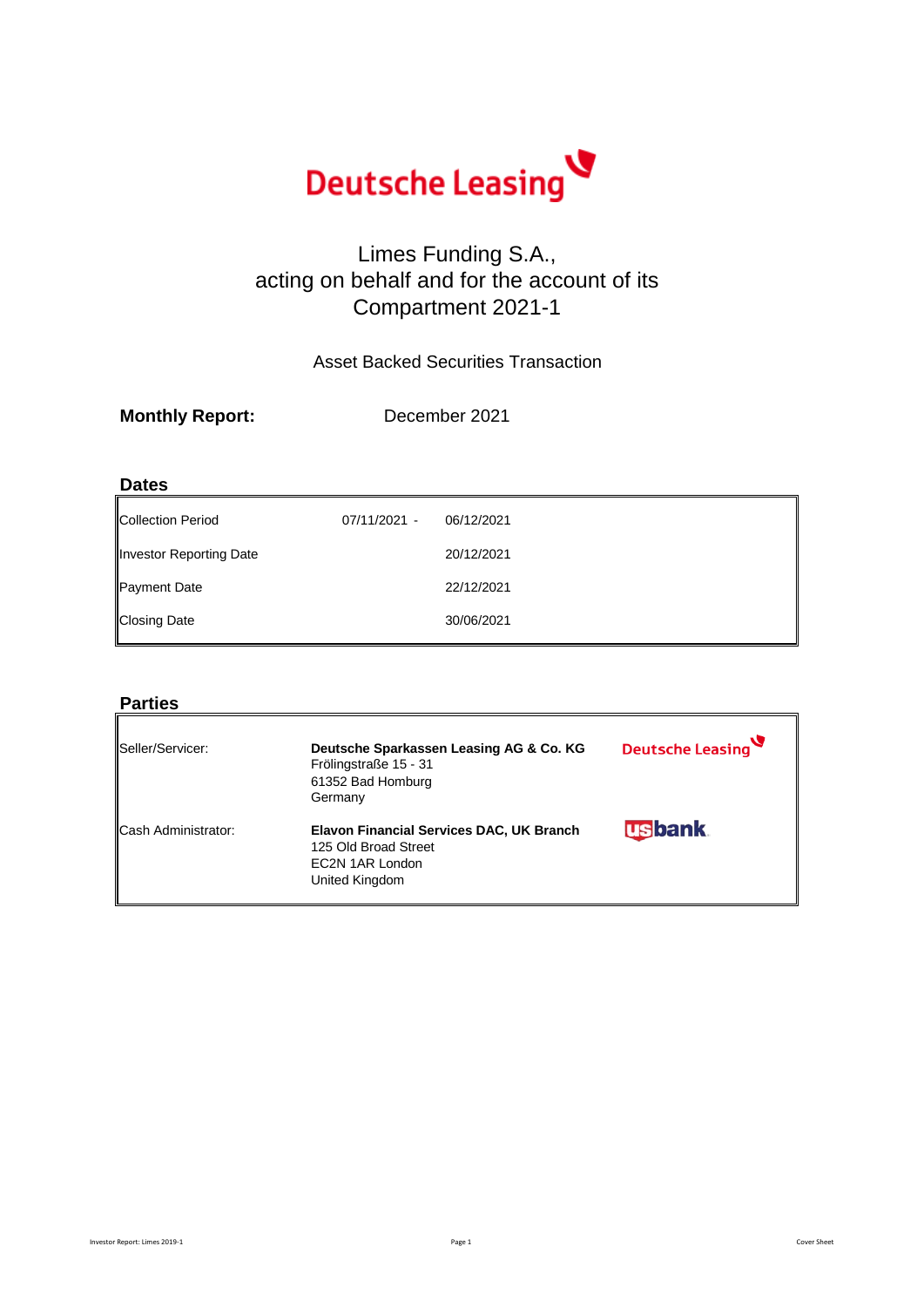

### **Table of Contents**

| Go to ' Parties'              |
|-------------------------------|
| Go to 'Counterparty History'  |
| Go to 'Dates'                 |
| Go to 'Counterparty Ratings'  |
| Go to 'Notes'                 |
| Go to 'Issuer Accounts'       |
| Go to 'Swap'                  |
| Go to 'ADA & PoP'             |
| Go to 'Risk Retention'        |
| Go to 'Collection Report'     |
| Go to 'Performance'           |
| Go to 'Amortisation Schedule' |
| Go to 'Stratification Tables' |
| Go to 'Glossary'              |
|                               |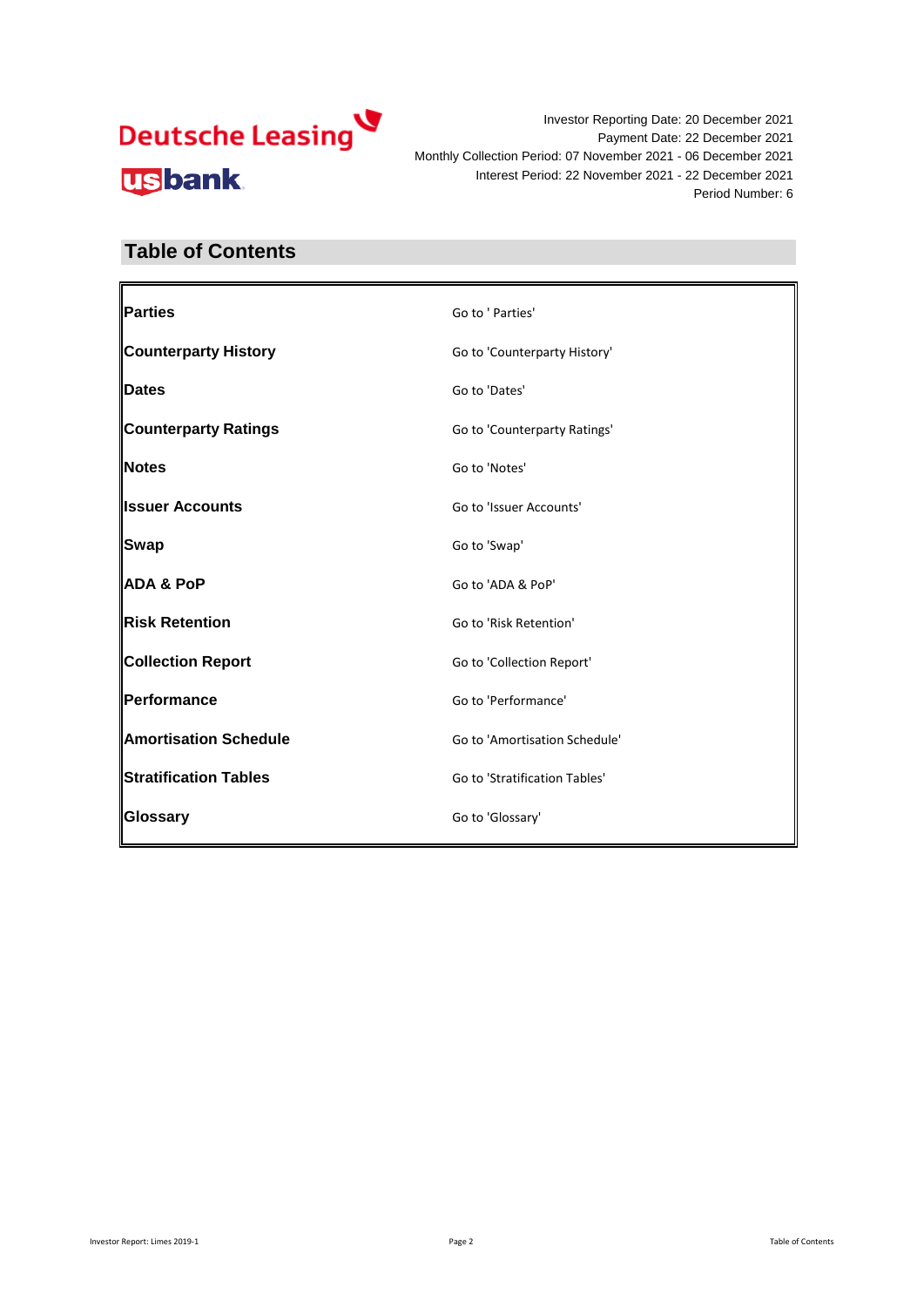

### **Transaction Parties**

| Issuer                                                        | Limes Funding S.A., acting on behalf and for<br>the account of its Compartment Limes 2019-1<br>6, Rue Eugène Ruppert<br>2453 Luxembourg<br>Luxembourg<br>LU-LimesFunding@Intertrustgroup.com<br>+352 26 449993 |
|---------------------------------------------------------------|----------------------------------------------------------------------------------------------------------------------------------------------------------------------------------------------------------------|
| Seller / Servicer /<br>Subordinated Lender                    | Deutsche Sparkassen Leasing AG & Co. KG<br>Frölingstraße 15 - 31<br>61352 Bad Homburg<br>Germany<br>ruediger.moll@deutsche-leasing.com<br>+49 6172 88-1383                                                     |
| Corporate Services Provider /<br>Back-up Servicer Facilitator | Intertrust (Luxembourg) S.a.r.l.<br>6 Rue Eugène Ruppert<br>2453 Luxembourg<br>Luxembourg<br>LU-LimesFunding@Intertrustgroup.com<br>+352 26 449993                                                             |
| Swap Counterparty                                             | DZ Bank AG<br>Platz der Republik<br>60325 Frankfurt am Main<br>Germany<br>tom.oelrich@dzbank.de<br>+49 69 7447 4341                                                                                            |
| Trustee                                                       | <b>Intertrust Trustees GmbH</b><br>Eschersheimer Landstraße 14<br>60322 Frankfurt am Main<br>Federal Republic of Germany<br>Frankfurt@intertrustgroup.com<br>+49 69 64350 8913                                 |
| Data Trustee                                                  | Data Custody Agent Services B.V.<br>Prins Bernhardplein 200<br>1097 JB Amsterdam<br>Netherlands<br>cmsstructuring@intertrustgroup.com                                                                          |
| Account Bank / Paying Agent /<br>Interest Determination Agent | <b>Elavon Financial Services DAC</b><br>Block F1, Cherrywood Business Park<br>Cherrywood, Dublin 18<br>D18 W2X7 Ireland<br>Dublin.mbs@usbank.com / mbs.erg.london@usbank.com<br>+44 207 330 2144               |
| Registrar                                                     | <b>Elavon Financial Services DAC</b><br>Block F1, Cherrywood Business Park<br>Cherrywood, Dublin 18<br>D18 W2X7 Ireland<br>MBS.ERG.London@USBank.com<br>+44 207 330 2000                                       |
| Cash Administrator                                            | U.S. Bank Global Corporate Trust Limited<br>125 Old Broad Street<br>EC2N 1AR London<br>United Kingdom<br>Dublin.mbs@usbank.com / mbs.erg.london@usbank.com<br>+44 207 330 2144                                 |
| Rating Agency                                                 | Fitch Ratings - a branch of Fitch Ratings Ireland Limited<br>Neue Mainzer Straße 46-50<br>60311 Frankfurt am Main<br>Germany<br>abssurveillance@fitchratings.com                                               |
| Rating Agency                                                 | S&P Global Ratings Europe Limited (Niederlassung Deutschland)<br>OpernTurm<br>Bockenheimer Landstraße 2<br>60306 Frankfurt am Main<br>Germany<br>ABSEuropeanSurveillance@standardandpoors.com                  |
| Arranger /<br>Joint Lead Manager                              | Société Générale S.A.<br>29 Boulevard Haussmann<br>75009 Paris<br>France<br>jan.groesser@sgcib.com<br>+49 69 7174 225                                                                                          |
| Joint Lead Manager                                            | <b>Bayerische Landesbank</b><br>Brienner Straße 18<br>80333 Munich<br>Federal Republic of Germany<br>Marc.Wolf@bayernlb.co.uk                                                                                  |
| Manager                                                       | DZ Bank AG<br>Platz der Republik<br>60325 Frankfurt am Main<br>Germany<br>tom.oelrich@dzbank.de                                                                                                                |
| Manager                                                       | Landesbank Baden-Württemberg<br>Am Hauptbahnhof 2<br>70173 Stuttgart<br>Germany<br>Juergen.Groth@lbbw.de<br>+49 711 12749721                                                                                   |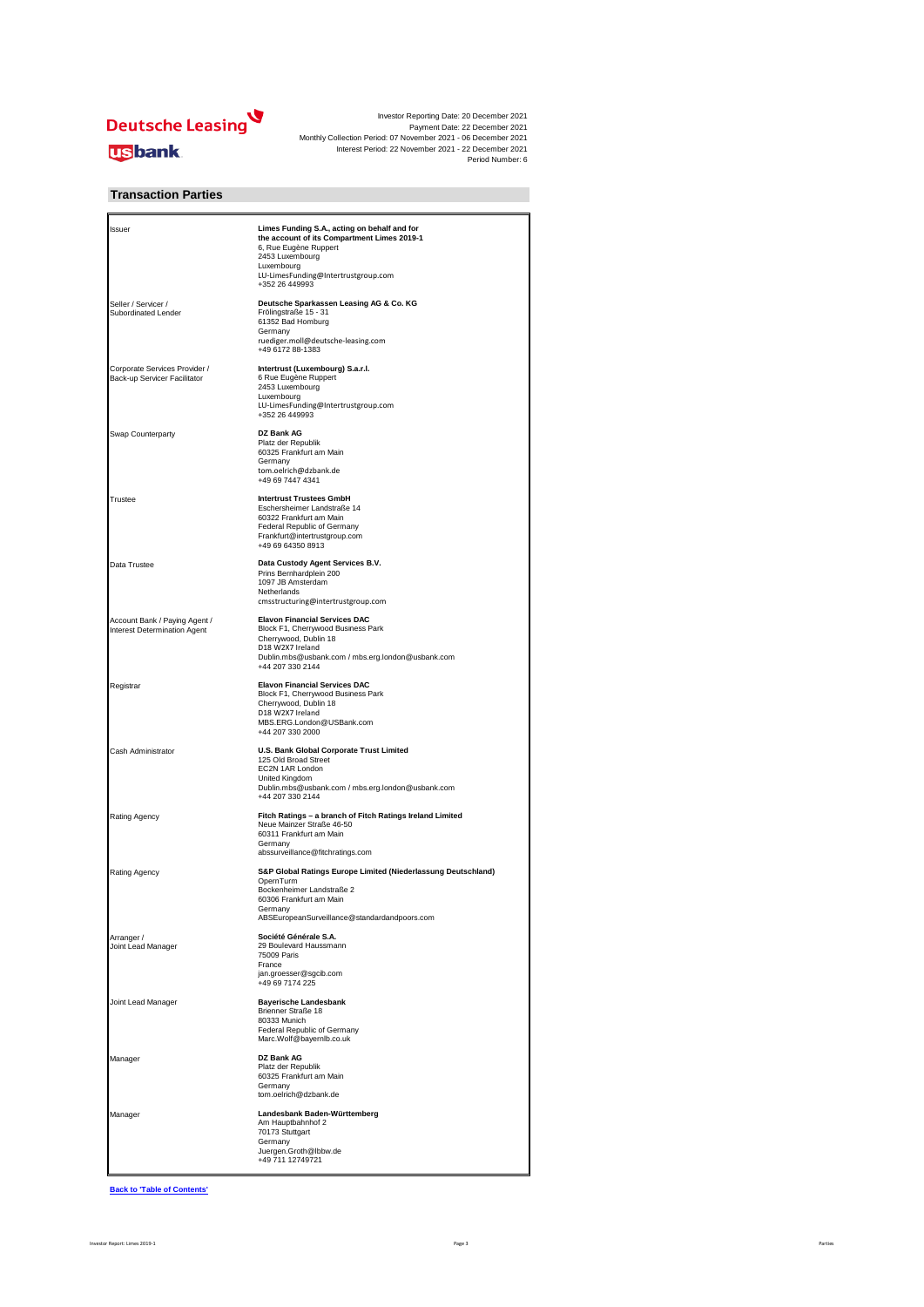

### **Counterparty History**

| Party |  |
|-------|--|
|       |  |
|       |  |
|       |  |
|       |  |
|       |  |
|       |  |
|       |  |
|       |  |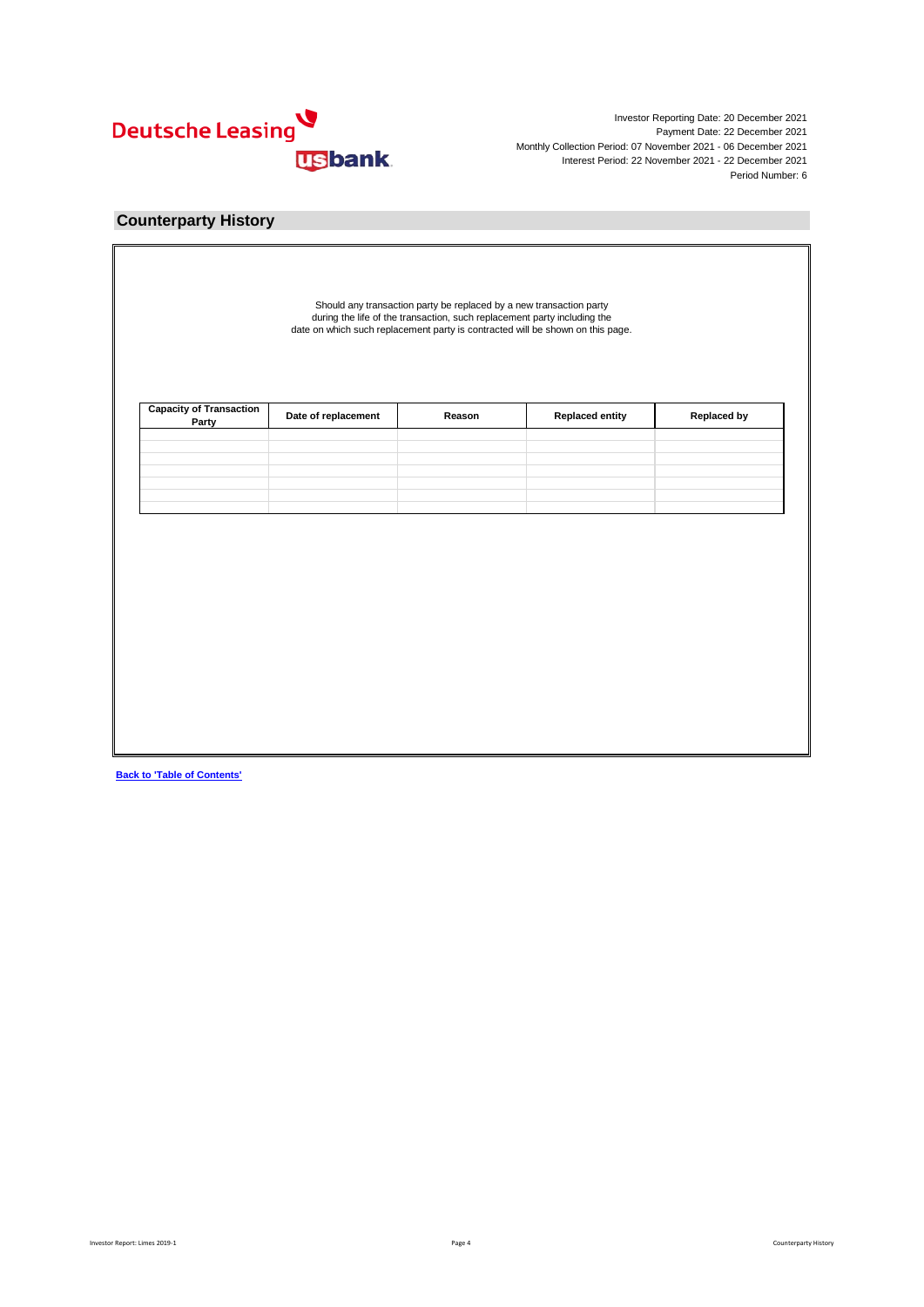

### **Dates**

| Initial Cut-Off Date                    | 07/06/2021 |            |      |
|-----------------------------------------|------------|------------|------|
| <b>Closing Date</b>                     | 30/06/2021 |            |      |
| <b>Final Maturity Date</b>              | 22/09/2030 |            |      |
|                                         |            |            | Days |
| Collection Period (from incl. to incl.) | 07/11/2021 | 06/12/2021 | 30   |
| Interest Period (from incl. to excl.)   | 22/11/2021 | 22/12/2021 | 30   |
|                                         |            |            |      |
| <b>Reporting Period</b>                 | 6          |            |      |
| Interest Determination Date             | 18/11/2021 |            |      |
| Cut-Off Date                            | 06/12/2021 |            |      |
| Investor Reporting Date                 | 20/12/2021 |            |      |
|                                         | 22/12/2021 |            |      |
| <b>Payment Date</b>                     |            |            |      |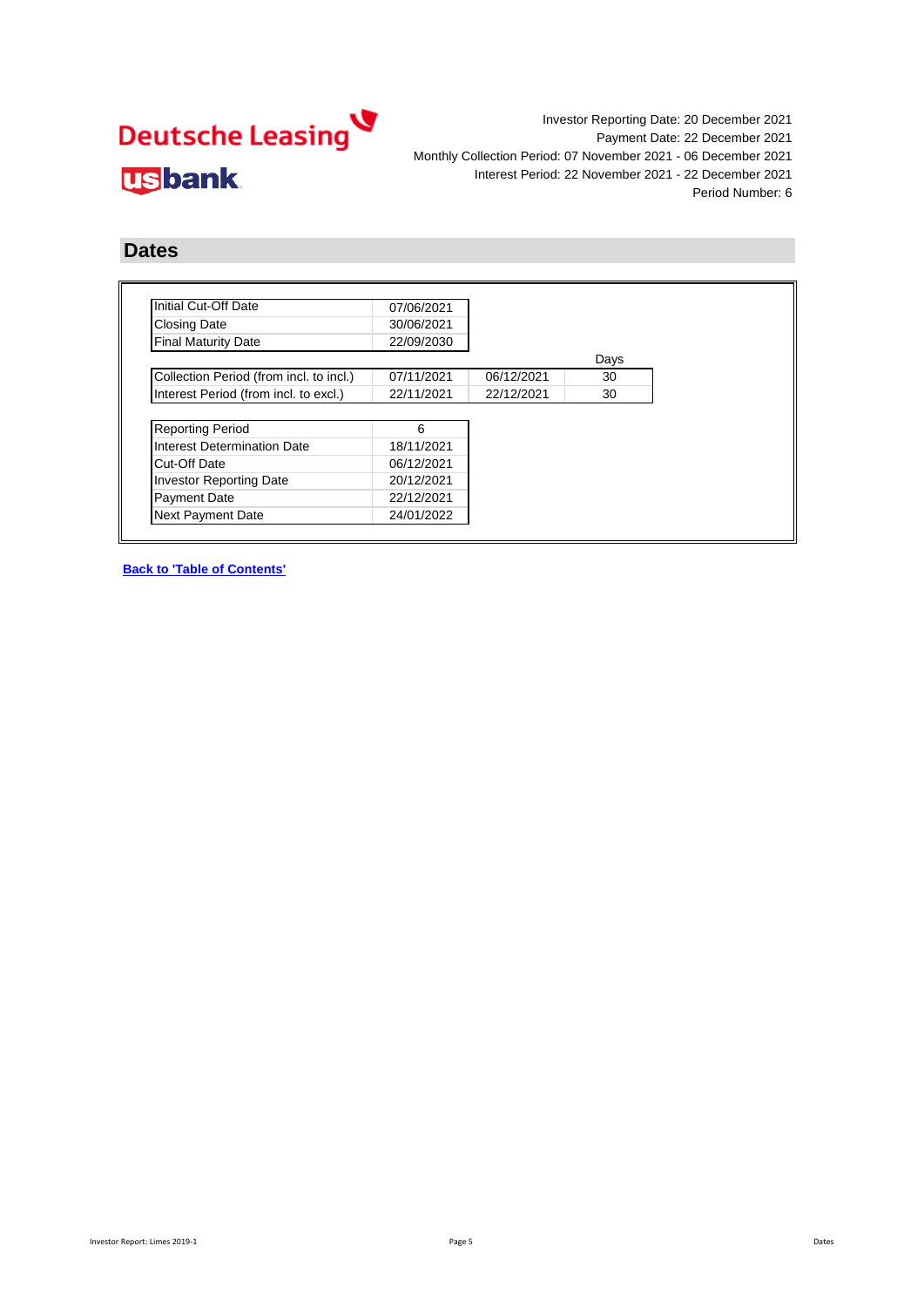### Deutsche Leasing **usbank**

### **Counterparty Ratings**

|                          |                                          |                                           |     | Fitch          |               |         | <b>S&amp;P</b> |                                           |          |         |                    |                                        |
|--------------------------|------------------------------------------|-------------------------------------------|-----|----------------|---------------|---------|----------------|-------------------------------------------|----------|---------|--------------------|----------------------------------------|
|                          |                                          | Current                                   |     |                | Required      | Current |                |                                           | Required | Trigger | Event              | Consequence                            |
|                          |                                          | short-term long-term short-term long-term |     |                |               |         |                | short-term long-term short-term long-term |          | Breach? |                    |                                        |
|                          |                                          |                                           |     |                |               |         |                |                                           |          |         |                    |                                        |
| <b>Account Bank</b>      | Elavon Financial Services DAC, UK Branch | $F1+$                                     | AA- | F <sub>1</sub> | $\mathcal{A}$ | $A-1+$  | AA-            |                                           | n        | No      | Replacement        | Account Bank must be replaced          |
|                          |                                          |                                           |     |                |               |         |                |                                           |          |         |                    |                                        |
| <b>Swap Counterparty</b> | DZ Bank                                  | $F1+$                                     | AA- | F <sub>1</sub> | $\mathsf{A}$  | $A-1$   | $A+$           | ٠                                         | А-       | No      | Collateral posting | Swap Counterparty must post collateral |
| <b>Swap Counterparty</b> | DZ Bank                                  | $F1+$                                     | AA- | F <sub>3</sub> | BBB-          | $A-1$   | $A+$           |                                           | $A-$     | No      | Replacement        | Swap Counterparty must be replaced     |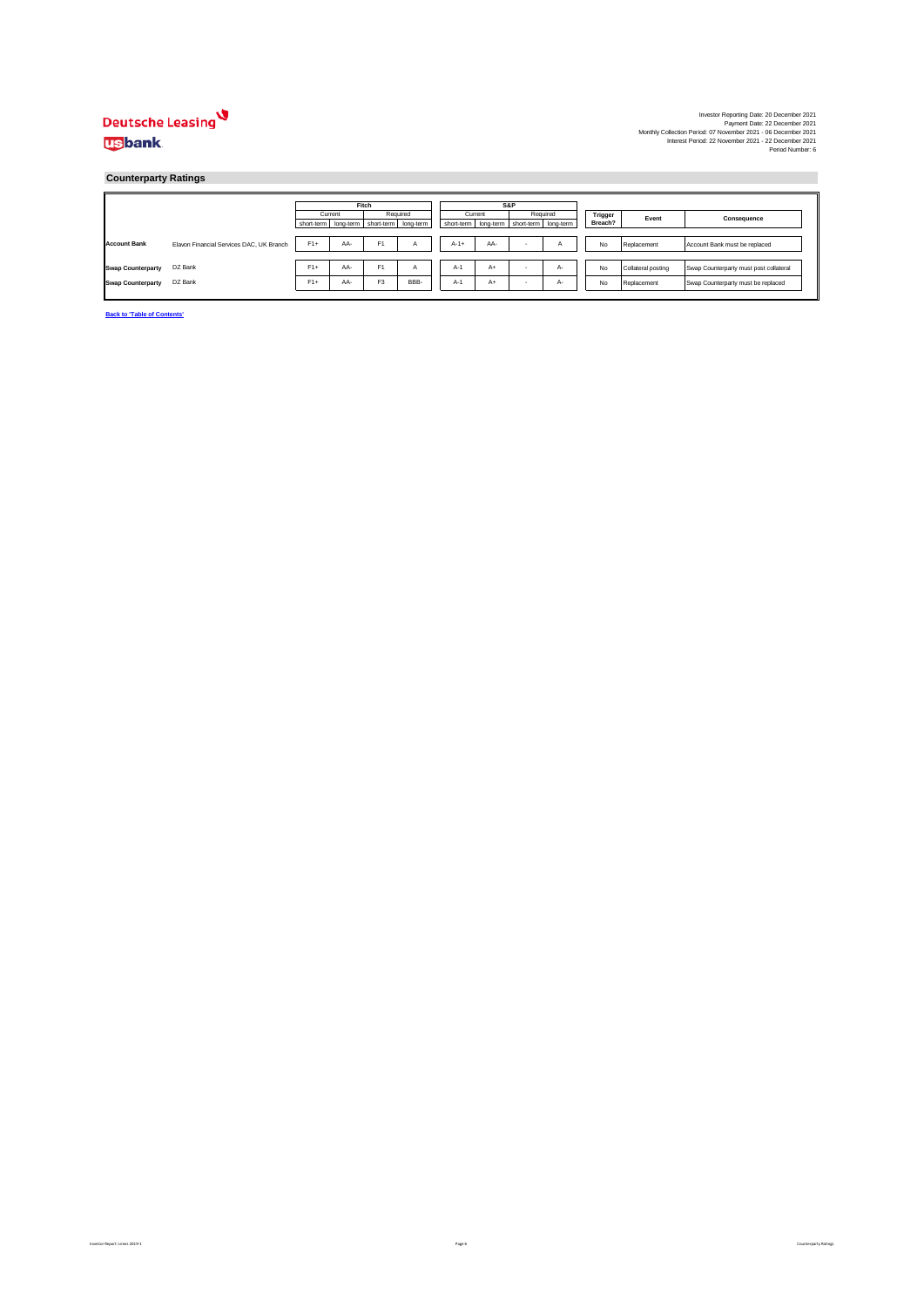## Deutsche Leasing **usbank**

Investor Reporting Date: 20 December 2021 Payment Date: 22 December 2021 Monthly Collection Period: 07 November 2021 - 06 December 2021 Interest Period: 22 November 2021 - 22 December 2021 Period Number: 6

**Notes**

|                                                                       | <b>Class A Notes</b>    | <b>Class B Notes</b> | <b>Subordinated Loan</b> |
|-----------------------------------------------------------------------|-------------------------|----------------------|--------------------------|
| Rating at Closing - Fitch                                             | AAA                     | not rated            | not rated                |
| Rating at Closing - S&P                                               | AAA                     | not rated            | not rated                |
| <b>Final Maturity Date</b>                                            | 22/09/2030              | 22/09/2030           | 22/09/2030               |
| ISIN                                                                  | XS2349275235            | n.a.                 | n.a.                     |
| Common Code                                                           | 234927523               | n.a.                 | n.a.                     |
| Aggregate Outstanding Note Principal Amount (at Closing)              | 588.200.000             | 61.800.000.00        | 3.250.000.00             |
| Number of Notes                                                       | 5.882                   | $\overline{1}$       | n.a.                     |
| Denomination                                                          | 100.000                 | n.a.                 | n.a.                     |
| Coupon Type                                                           | Floating                | Fixed                | Fixed                    |
| <b>Index Rate</b>                                                     | 1 month Euribor         |                      |                          |
| Margin                                                                | 0.70%                   | 1.00%                | 1.50%                    |
| Coupon                                                                | 1 month Euribor + 0.70% | 1.00%                | 1.50%                    |
| <b>Issue Price</b>                                                    | 100.842%                | 100.000%             | n.a.                     |
| Day Count Convention                                                  | Act/360                 | Act/360              | Act/360                  |
|                                                                       |                         |                      |                          |
| Rating currently - Fitch                                              | AAA                     | not rated            | not rated                |
| Rating currently - S&P                                                | AAA                     | not rated            | not rated                |
|                                                                       |                         |                      |                          |
| Interest amount due                                                   | 56.820.12               | 51.500.00            | 4.062.50                 |
| Interest amount paid                                                  | 56.820.12               | 51.500.00            | 4.062.50                 |
| Interest amount paid - per EUR 100,000 denomination                   | 9.66                    | n.a.                 | n.a.                     |
|                                                                       | 3.029.93                | n.a.                 | n.a.                     |
| Principal amount paid - per EUR 100,000 denomination                  |                         |                      |                          |
| Total unpaid interest amount (beginning balance)                      | 0.00                    | 0.00                 | 0.00                     |
|                                                                       | 0.00                    | 0.00                 | 0.00                     |
| Total unpaid interest amount (ending balance)                         |                         |                      |                          |
| Aggregate Outstanding Note Principal Amount (previous Payment Date)   | 497.611.637.79          | 61.800.000.00        | 3.250.000.00             |
| <b>Principal Payment</b>                                              | 17.822.071.04           | 0.00                 | 0.00                     |
| Aggregate Outstanding Note Principal Amount (on current Payment Date) | 479.789.566.75          | 61.800.000.00        | 3.250.000.00             |
|                                                                       | 81.57%                  | 100.00%              | n.a.                     |
| Notes Factor<br>Credit Enhancement (at Closing)                       | 10.01%                  | 0.50%                | n.a.                     |

On any Payment Date following the Cut-Off Date on which the Aggregate Outstanding Portfolio Principal Amount represents less than 10 per cent of the Aggregate<br>Outstanding Portfolio Principal Amount as of the Initial Cut-O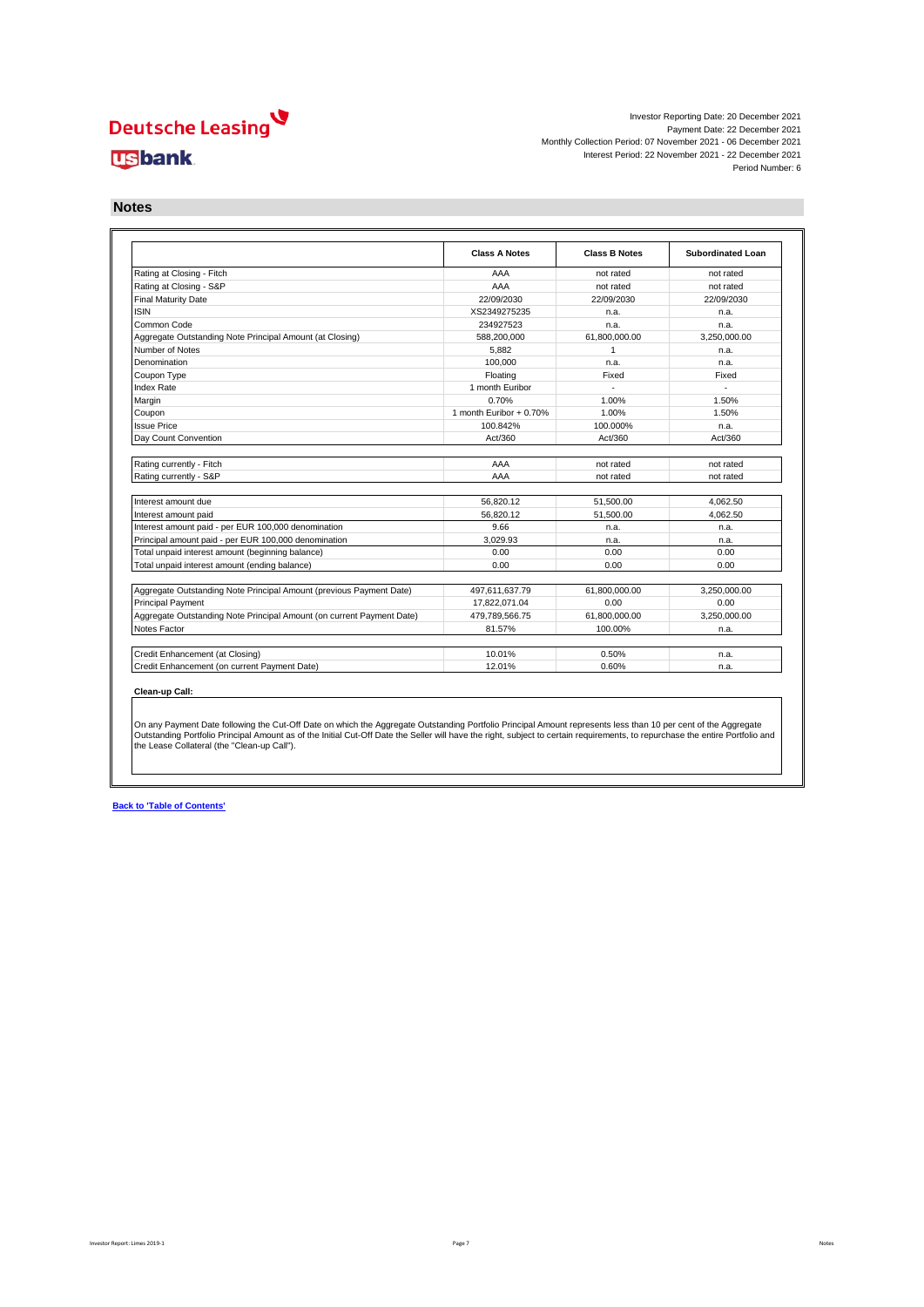

### **Issuer Accounts**

| <b>Distribution Account Ledger</b>                                                   |                  |
|--------------------------------------------------------------------------------------|------------------|
| Opening balance (before application of the PoP)                                      | 22,631,636.40    |
| - Amounts paid in the course of the PoP                                              | 22,631,636.40    |
| = Ending balance (after application of the PoP)                                      | 0.00             |
| <b>Liquidity Reserve Account Ledger</b>                                              |                  |
| Liquidity Reserve Required Amount (previous Payment Date)                            | 3,250,000.00     |
| Liquidity Reserve Required Amount (current Payment Date)                             | 3,250,000.00     |
| Opening balance (before application of the PoP)                                      | 3,250,000.00     |
| - Amounts paid to the Distribution Account Ledger                                    | 3,250,000.00     |
| + Amounts paid back to the Liquidity Reserve Account Ledger in the course of the PoP | 3,250,000.00     |
| = Ending balance (after application of the PoP)                                      | 3,250,000.00     |
|                                                                                      |                  |
| <b>Commingling Reserve Account Ledger</b>                                            |                  |
| Opening balance (before application of the PoP)                                      | 9,596,735.53     |
| + Amounts paid by Deutsche Leasing to the Commingling Reserve Account Ledger         | 0.00             |
| - Amounts withdrawn to flow into the Available Distribution Amount                   | 0.00             |
| <b>Commingling Reserve Excess Amount</b>                                             | 2,010,149.55     |
| = Ending balance (after application of the PoP)                                      | 7,586,585.98     |
| Swap Cash Collateral Account                                                         |                  |
| Opening balance                                                                      | 0.00             |
| - Amounts paid from the Issuer to the Swap Counterparty                              | 0.00             |
| + Amounts received by the Issuer from the Swap Counterparty                          | 0.00             |
| = Ending balance (after application of the PoP)                                      | 0.00             |
|                                                                                      |                  |
| <b>Commingling Reserve Required Amount</b>                                           | 7,586,585.98     |
| Scheduled Collections for the following Collection Period                            | 17, 123, 655. 39 |
| 0.25% of the Aggregate Outstanding Portfolio Principal Amount                        | 1,353,973.92     |
| <b>Commingling Reserve Reduction Amount</b>                                          | 10,891,043.32    |
| <b>Commingling Reserve Reduction Amount</b>                                          | 10,891,043.32    |
| (i) Aggregate Outstanding Portfolio Principal Amount                                 | 541,589,566.75   |
| (ii) difference, if positive, of (A) less (B)                                        | 2.01%            |
| (A)                                                                                  | 12.01%           |
| (B) Minimum Class A Credit Enhancement                                               | 10.00%           |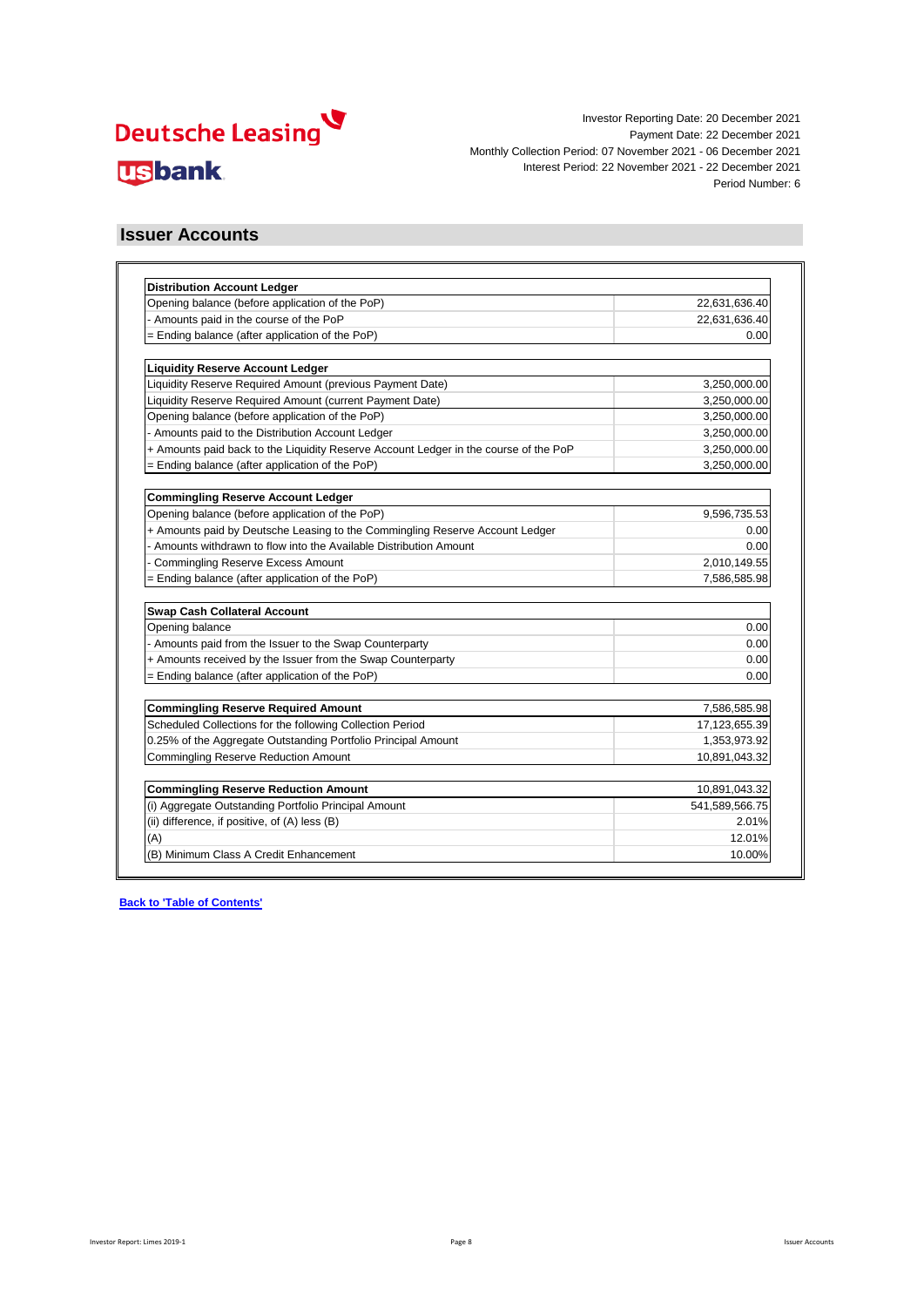

### **Swap**

| Swap Notional Amount<br>Swap Rate      | 497,611,637.79<br>$-0.4690%$     |  |  |  |
|----------------------------------------|----------------------------------|--|--|--|
| Issuer pays to Swap Counterparty       | $-194,483.22$                    |  |  |  |
| Issuer receives from Swap Counterparty | $-233,462.79$                    |  |  |  |
| Net Swap Payment<br>Net Swap Receipt   | 38,979.58<br>0.00                |  |  |  |
|                                        |                                  |  |  |  |
| <b>Payment Date</b>                    | <b>Swap Notional Amount</b>      |  |  |  |
| <b>Dec-21</b>                          | 497,611,637.79                   |  |  |  |
| Jan-22                                 | 479,789,566.75                   |  |  |  |
| Feb-22                                 | 464,242,671.46                   |  |  |  |
| Mar-22                                 | 448,751,466.89                   |  |  |  |
| Apr-22                                 | 433,197,970.90                   |  |  |  |
| May-22                                 | 417,513,103.62                   |  |  |  |
| Jun-22                                 | 401,512,278.63                   |  |  |  |
| Jul-22                                 | 385,583,718.09                   |  |  |  |
| Aug-22<br>Sep-22                       | 369,601,668.64<br>353,888,650.90 |  |  |  |
| Oct-22                                 | 338,664,967.97                   |  |  |  |
| <b>Nov-22</b>                          | 323,017,537.15                   |  |  |  |
| <b>Dec-22</b>                          | 307,572,172.64                   |  |  |  |
| Jan-23                                 | 292,850,245.94                   |  |  |  |
| Feb-23                                 | 278,317,128.97                   |  |  |  |
| Mar-23                                 | 263,479,181.77                   |  |  |  |
| Apr-23                                 | 248,467,233.67                   |  |  |  |
| $May-23$                               | 234,645,475.18                   |  |  |  |
| Jun-23                                 | 220,884,368.75                   |  |  |  |
| $Jul-23$                               | 206,926,727.16                   |  |  |  |
| Aug-23                                 | 193,454,121.22                   |  |  |  |
| Sep-23                                 | 180,031,310.07                   |  |  |  |
| Oct-23                                 | 166,253,657.03                   |  |  |  |
| Nov-23                                 | 153,927,465.70                   |  |  |  |
| <b>Dec-23</b>                          | 141,409,969.14                   |  |  |  |
| Jan-24                                 | 129,736,313.17                   |  |  |  |
| Feb-24                                 | 117,908,589.91                   |  |  |  |
| Mar-24                                 | 107,027,735.94                   |  |  |  |
| Apr-24<br>May-24                       | 96,015,899.00<br>85,669,144.77   |  |  |  |
| Jun-24                                 | 75,294,758.78                    |  |  |  |
| Jul-24                                 | 64,905,935.66                    |  |  |  |
| Aug-24                                 | 54,713,514.20                    |  |  |  |
| Sep-24                                 | 45,531,881.20                    |  |  |  |
| Oct-24                                 | 36,734,675.67                    |  |  |  |
| <b>Nov-24</b>                          | 28,512,110.06                    |  |  |  |
| Dec-24                                 | 20,759,708.15                    |  |  |  |
| Jan-25                                 | 13,299,214.29                    |  |  |  |
| Feb-25                                 | 6,172,333.95                     |  |  |  |
| Mar-25                                 | 0.00                             |  |  |  |
| Apr-25                                 | 0.00                             |  |  |  |
| May-25                                 | 0.00                             |  |  |  |
| <b>Jun-25</b>                          | 0.00                             |  |  |  |
| Jul-25                                 | 0.00                             |  |  |  |
| Aug-25                                 | 0.00                             |  |  |  |
| Sep-25<br>$Oct-25$                     | 0.00<br>0.00                     |  |  |  |
| <b>Nov-25</b>                          | 0.00                             |  |  |  |
| Dec-25                                 | 0.00                             |  |  |  |
| $Jan-26$                               | 0.00                             |  |  |  |
| Feb-26                                 | 0.00                             |  |  |  |
| Mar-26                                 | 0.00                             |  |  |  |
| Apr-26                                 | 0.00                             |  |  |  |
| May-26                                 | 0.00                             |  |  |  |
| Jun-26                                 | 0.00                             |  |  |  |
| Jul-26                                 | 0.00                             |  |  |  |
| Aug-26                                 | 0.00                             |  |  |  |
| $Sep-26$                               | 0.00                             |  |  |  |
| Oct-26                                 | 0.00                             |  |  |  |
| <b>Nov-26</b>                          | 0.00                             |  |  |  |
| Dec-26                                 | 0.00                             |  |  |  |
| $Jan-27$                               | 0.00                             |  |  |  |
| Feb-27                                 | 0.00                             |  |  |  |
| Mar-27                                 | 0.00                             |  |  |  |
| Apr-27                                 | 0.00                             |  |  |  |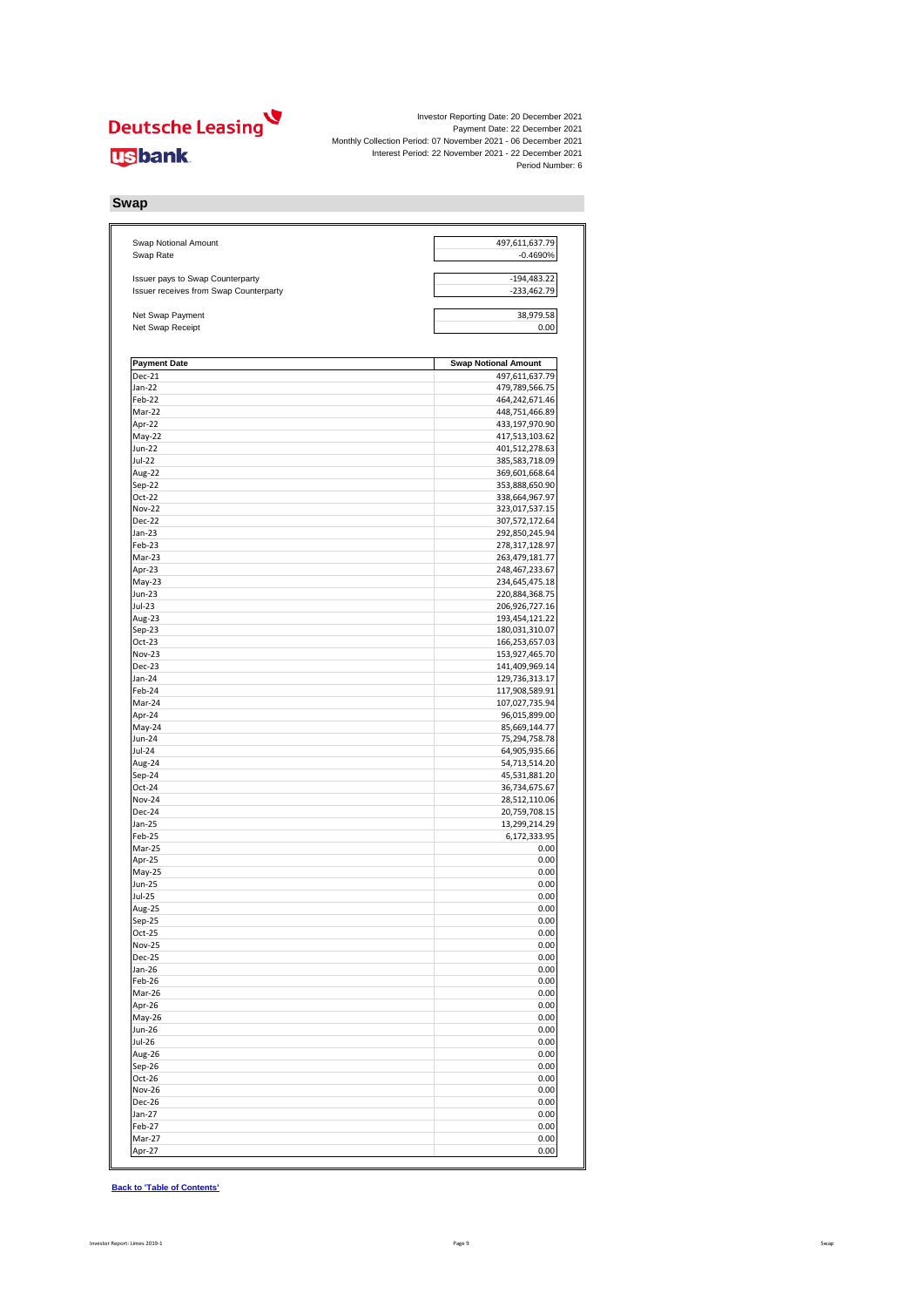# Deutsche Leasing

### **usbank**

Investor Reporting Date: 20 December 2021<br>Payment Date: 22 December 2021<br>Interest Period: 07 November 2021 - 06 December 2021<br>Interest Period: 22 November 2021 - 22 December 2021<br>Period Number: 6

### **Available Distribution Amount & Priority of Payments**

| (a) any Collections and Deemed Collections received or collected by the Servicer pursuant to the<br>Receivables Purchase Agreement during the relevant Collection Period immediately preceding<br>such Payment Date                                                                                                 | 19.381.636.40 |
|---------------------------------------------------------------------------------------------------------------------------------------------------------------------------------------------------------------------------------------------------------------------------------------------------------------------|---------------|
| (b) the amount standing to the credit of the Liquidity Reserve Account Ledger                                                                                                                                                                                                                                       | 3.250.000.00  |
| (c) the Net Swap Receipts                                                                                                                                                                                                                                                                                           | 0.00          |
| (d) the Enforcement Proceeds                                                                                                                                                                                                                                                                                        | 0.00          |
| (e) upon the occurrence of a Servicer Termination Event, the amounts standing to the credit of the<br>Commingling Reserve Account Ledger to the extent that the Servicer has, as of the relevant<br>Payment Date, failed to transfer to the Issuer any Collections in relation to the relevant Collection<br>Period | 0.00          |
| (f) any other amounts (if any) standing to the credit of the Distribution Account Ledger                                                                                                                                                                                                                            | 0.00          |
| <b>Available Distribution Amount</b>                                                                                                                                                                                                                                                                                | 22,631,636.40 |

| <b>Principal Redemption</b>                                                      |                |
|----------------------------------------------------------------------------------|----------------|
| Aggregate Outstanding Portfolio Principal Amount                                 | 541.589.566.75 |
| Aggregate Outstanding Note Principal Amount of all Notes (previous Payment Date) | 559.411.637.79 |
| Required Principal Redemption Amount                                             | 17.822.071.04  |
| Class A Principal Redemption Amount                                              | 17.822.071.04  |
| Class B Principal Redemption Amount                                              | 0.00           |
| Subordinated Loan Redemption Amount                                              | 0.00           |

Enforcement Event No

| <b>Pre-Enforcement Priority of Payments</b>                                                                                                                                                                                                                                                                                                                                 | Due           | Paid          | <b>Available Distribution</b><br>Amount remaining | Shortfall |
|-----------------------------------------------------------------------------------------------------------------------------------------------------------------------------------------------------------------------------------------------------------------------------------------------------------------------------------------------------------------------------|---------------|---------------|---------------------------------------------------|-----------|
|                                                                                                                                                                                                                                                                                                                                                                             |               |               | 22.631.636.40                                     |           |
| (a) any due and payable Statutory Claims                                                                                                                                                                                                                                                                                                                                    | 0.00          | 0.00          | 22.631.636.40                                     | 0.00      |
| (b) any due and payable Trustee Expenses                                                                                                                                                                                                                                                                                                                                    | 0.00          | 0.00          | 22.631.636.40                                     | 0.00      |
| (c) any due and payable Administrative Expenses                                                                                                                                                                                                                                                                                                                             | 26.136.95     | 26.136.95     | 22.605.499.45                                     | 0.00      |
| (d) any due and payable Servicing Fee to the Servicer                                                                                                                                                                                                                                                                                                                       | 0.00          | 0.00          | 22.605.499.45                                     | 0.00      |
| (e) any due and payable Net Swap Payments and swap termination payments under the Swap<br>Agreement to the Swap Counterparty (provided that the Swap Counterparty is not the defaulting<br>party (as defined in the Swap Agreement) and there has been no termination of the Swap<br>Agreement (due to a termination event relating to the Swap Counterparty's downgrade)); | 38.979.58     | 38.979.58     | 22.566.519.87                                     | 0.00      |
| (f) any due and payable Class A Interest Amount on the Class A Notes, plus any Interest Shortfall of<br>the Class A Notes                                                                                                                                                                                                                                                   | 56.820.12     | 56.820.12     | 22.509.699.75                                     | 0.00      |
| (g) the Liquidity Reserve Required Amount to the Liquidity Reserve Account Ledger                                                                                                                                                                                                                                                                                           | 3.250.000.00  | 3.250.000.00  | 19.259.699.75                                     | 0.00      |
| (h) the Class A Principal Redemption Amount in respect of the redemption of the Class A Notes<br>until the Aggregate Outstanding Note Principal Amount of the Class A Notes is reduced to zero                                                                                                                                                                              | 17.822.071.04 | 17.822.071.04 | 1.437.628.71                                      | 0.00      |
| (i) any due and payable Class B Interest Amount on the Class B Note, plus any Interest Shortfall of<br>the Class B Note                                                                                                                                                                                                                                                     | 51.500.00     | 51.500.00     | 1.386.128.71                                      | 0.00      |
| (i) the Class B Principal Redemption Amount in respect of the redemption of the Class B Note until<br>the Aggregate Outstanding Note Principal Amount of the Class B Note is reduced to zero                                                                                                                                                                                | 0.00          | 0.00          | 1.386.128.71                                      | 0.00      |
| (k) in or towards payment of the Subordinated Swap Amount                                                                                                                                                                                                                                                                                                                   | 0.00          | 0.00          | 1,386,128.71                                      | 0.00      |
| (I) any due and payable Subordinated Loan Interest, including any Subordinated Loan Interest<br>Shortfall Amount                                                                                                                                                                                                                                                            | 4.062.50      | 4.062.50      | 1,382,066.21                                      | 0.00      |
| (m) the Subordinated Loan Redemption Amount in respect of the redemption of the Subordinated<br>Loan until the Subordinated Loan is reduced to zero                                                                                                                                                                                                                         | 0.00          | 0.00          | 1.382.066.21                                      | 0.00      |
| (n) any Excess Value to the Seller                                                                                                                                                                                                                                                                                                                                          | 1.382.066.21  | 1.382.066.21  | 0.00                                              | 0.00      |

Sum of payments: 22,631,636.40

| <b>Post-Enforcement Priority of Payments</b>                                                                                                                                                                                                                                                                                                                               | Due  | Paid | <b>Available Distribution</b><br>Amount remaining | Shortfall |
|----------------------------------------------------------------------------------------------------------------------------------------------------------------------------------------------------------------------------------------------------------------------------------------------------------------------------------------------------------------------------|------|------|---------------------------------------------------|-----------|
|                                                                                                                                                                                                                                                                                                                                                                            |      |      | 0.00                                              |           |
| (a) any due and payable Statutory Claims                                                                                                                                                                                                                                                                                                                                   | 0.00 | 0.00 | 0.00                                              | 0.00      |
| (b) any due and payable Trustee Expenses                                                                                                                                                                                                                                                                                                                                   | 0.00 | 0.00 | 0.00                                              | 0.00      |
| (c) any due and payable Administrative Expenses                                                                                                                                                                                                                                                                                                                            | 0.00 | 0.00 | 0.00                                              | 0.00      |
| (d) any due and payable Servicing Fee to the Servicer                                                                                                                                                                                                                                                                                                                      | 0.00 | 0.00 | 0.00                                              | 0.00      |
| (e) any due and payable Net Swap Payments and swap termination payments under the Swap<br>Agreement to the Swap Counterparty (provided that the Swap Counterparty is not the defaulting<br>party (as defined in the Swap Agreement) and there has been no termination of the Swap<br>Agreement (due to a termination event relating to the Swap Counterparty's downgrade)) | 0.00 | 0.00 | 0.00                                              | 0.00      |
| (f) any due and payable Class A Interest Amount on the Class A Notes, plus any Interest Shortfall of<br>the Class A Notes                                                                                                                                                                                                                                                  | 0.00 | 0.00 | 0.00                                              | 0.00      |
| (q) any amount in respect of the redemption of the Class A Notes until the Aggregate Outstanding<br>Note Principal Amount of the Class A Notes is reduced to zero                                                                                                                                                                                                          | 0.00 | 0.00 | 0.00                                              | 0.00      |
| (h) any due and payable Class B Interest Amount on the Class B Note, plus any Interest Shortfall of<br>the Class B Notes                                                                                                                                                                                                                                                   | 0.00 | 0.00 | 0.00                                              | 0.00      |
| (i) any amount in respect of the redemption of the Class B Notes until the Aggregate Outstanding<br>Note Principal Amount of the Class B Notes is reduced to zero                                                                                                                                                                                                          | 0.00 | 0.00 | 0.00                                              | 0.00      |
| (i) in or towards payment of the Subordinated Swap Amount                                                                                                                                                                                                                                                                                                                  | 0.00 | 0.00 | 0.00                                              | 0.00      |
| (k) any due and payable Subordinated Loan Interest, including any Subordinated Loan Interest<br>Shortfall Amount                                                                                                                                                                                                                                                           | 0.00 | 0.00 | 0.00                                              | 0.00      |
| (I) any amounts in respect of the redemption of the Subordinated Loan until the Subordinated Loan<br>is reduced to zero                                                                                                                                                                                                                                                    | 0.00 | 0.00 | 0.00                                              | 0.00      |
| (m) any Excess Value to the Seller                                                                                                                                                                                                                                                                                                                                         | 0.00 | 0.00 | 0.00                                              | 0.00      |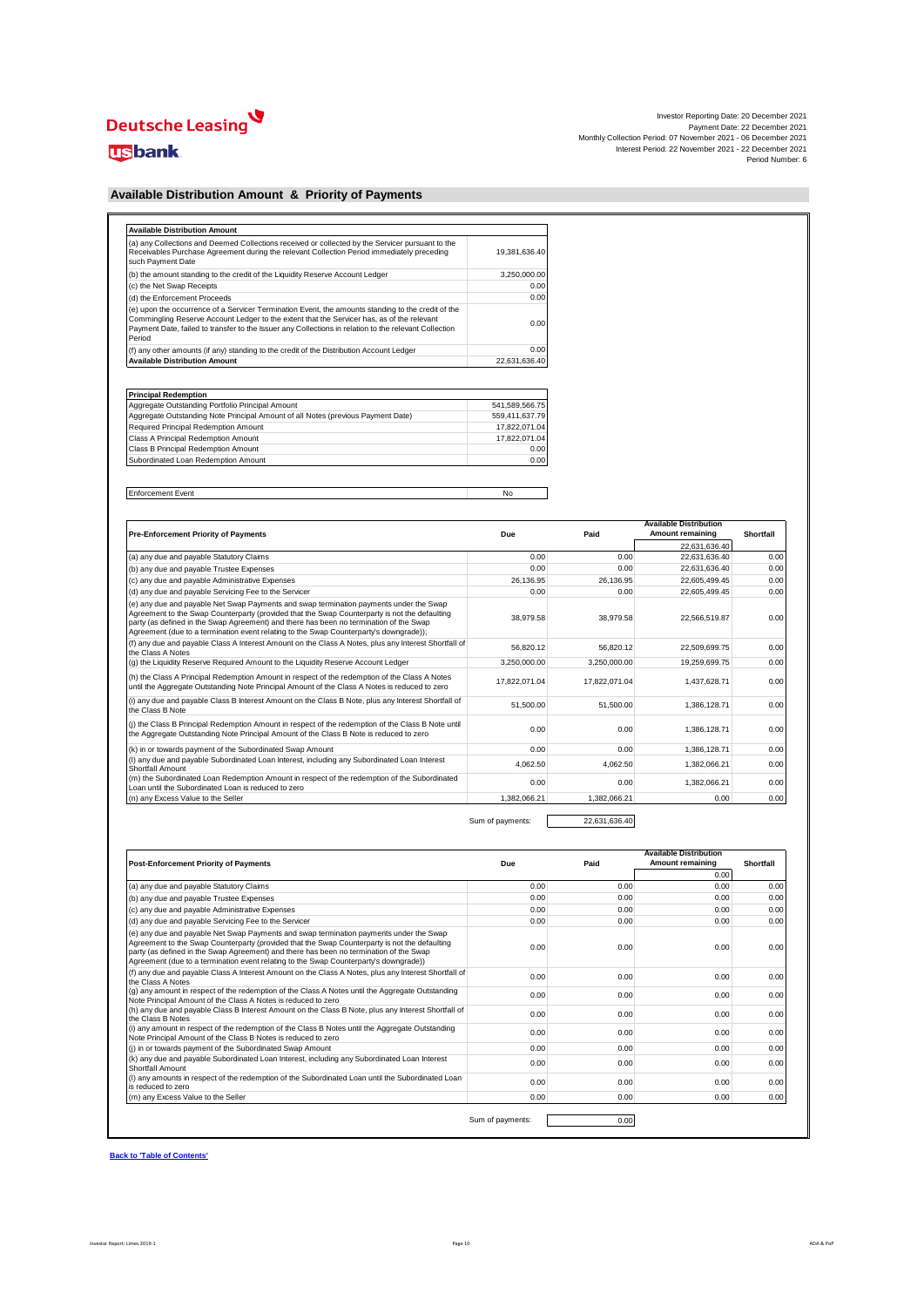## Deutsche Leasing **Usbank**

Investor Reporting Date: 20 December 2021<br>Payment Date: 22 December 2021<br>Interest Period: 07 November 2021 - 06 December 2021<br>Interest Period: 22 November 2021 - 22 December 2021<br>Period Number: 6

### **Risk Retention**

| <b>Credit Enhancement - at Closing</b>                                                                                                                                                                                                                                                                                                                                                                                                                                                                                                                                                                                                                                              | <b>Size</b><br>(in EUR) | <b>Credit Enhancement</b><br>(in EUR) | <b>Credit Enhancement</b><br>(in %) | <b>Attachment Point</b><br>(in %) |
|-------------------------------------------------------------------------------------------------------------------------------------------------------------------------------------------------------------------------------------------------------------------------------------------------------------------------------------------------------------------------------------------------------------------------------------------------------------------------------------------------------------------------------------------------------------------------------------------------------------------------------------------------------------------------------------|-------------------------|---------------------------------------|-------------------------------------|-----------------------------------|
| Class A Notes                                                                                                                                                                                                                                                                                                                                                                                                                                                                                                                                                                                                                                                                       | 588.200.000.00          | 65,050,000.00                         | 10.01%                              | 9.51%                             |
| Class B Notes                                                                                                                                                                                                                                                                                                                                                                                                                                                                                                                                                                                                                                                                       | 61.800.000.00           | 3.250.000.00                          | 0.50%                               | 0.00%                             |
| Subordinated Loan                                                                                                                                                                                                                                                                                                                                                                                                                                                                                                                                                                                                                                                                   | 3.250.000.00            |                                       |                                     |                                   |
| Credit Enhancement - on current Payment Date                                                                                                                                                                                                                                                                                                                                                                                                                                                                                                                                                                                                                                        | <b>Size</b><br>(in EUR) | <b>Credit Enhancement</b><br>(in EUR) | <b>Credit Enhancement</b><br>(in %) | <b>Attachment Point</b><br>(in %) |
| Class A Notes                                                                                                                                                                                                                                                                                                                                                                                                                                                                                                                                                                                                                                                                       | 479.789.566.75          | 65,050,000.00                         | 12.01%                              | 11.41%                            |
| Class B Notes                                                                                                                                                                                                                                                                                                                                                                                                                                                                                                                                                                                                                                                                       | 61.800.000.00           | 3.250.000.00                          | 0.60%                               | 0.00%                             |
| Subordinated Loan                                                                                                                                                                                                                                                                                                                                                                                                                                                                                                                                                                                                                                                                   | 3.250.000.00            |                                       |                                     |                                   |
| <b>Retention of net economic interest</b>                                                                                                                                                                                                                                                                                                                                                                                                                                                                                                                                                                                                                                           |                         | <b>Total amount</b><br>(in EUR)       | Retention<br>(in %)                 |                                   |
| Class B Notes                                                                                                                                                                                                                                                                                                                                                                                                                                                                                                                                                                                                                                                                       |                         | 61,800,000.00                         |                                     |                                   |
| Subordinated Loan                                                                                                                                                                                                                                                                                                                                                                                                                                                                                                                                                                                                                                                                   |                         | 3.250.000.00                          |                                     |                                   |
| <b>Retention by the Seller</b>                                                                                                                                                                                                                                                                                                                                                                                                                                                                                                                                                                                                                                                      |                         | 65.050.000.00                         | 12.01%                              |                                   |
| Deutsche Leasing Sparkassen AG & Co. KG - in its capacity as Seller, as Subordinated Lender and as "originator" within the meaning of the Securitisation<br>Regulation - will retain for the life of the Transaction a material net economic interest of not less than 5 per cent. in the Transaction in accordance with article 6<br>paragraph (3)(d) of the Securitisation Regulation. The Seller will (i) retain, on an ongoing basis until the earlier of the redemption of the Class A Notes in full and<br>the Final Maturity Date, the Class B Note, in its capacity as Class B Note Purchaser, and (ii) retain, in its capacity as Subordinated Lender, on an ongoing basis |                         |                                       |                                     |                                   |
| until the earlier of the redemption of the Class A Notes in full and the Final Maturity Date, a first loss tranche constituted by the claim for repayment of a loan<br>advance in an initial principal amount of EUR 3,250,000 (the "Subordinated Loan") made available by the Subordinated Lender to the Issuer under the<br>Subordinated Loan Agreement as of the Closing Date so that the sum of the aggregate principal amount of the Class B Notes and the principal amount of the<br>Subordinated Loan is equal to at least 5 per cent. of the nominal amount of the "securitised exposures" (i.e. the Purchased Receivables).                                                |                         |                                       |                                     |                                   |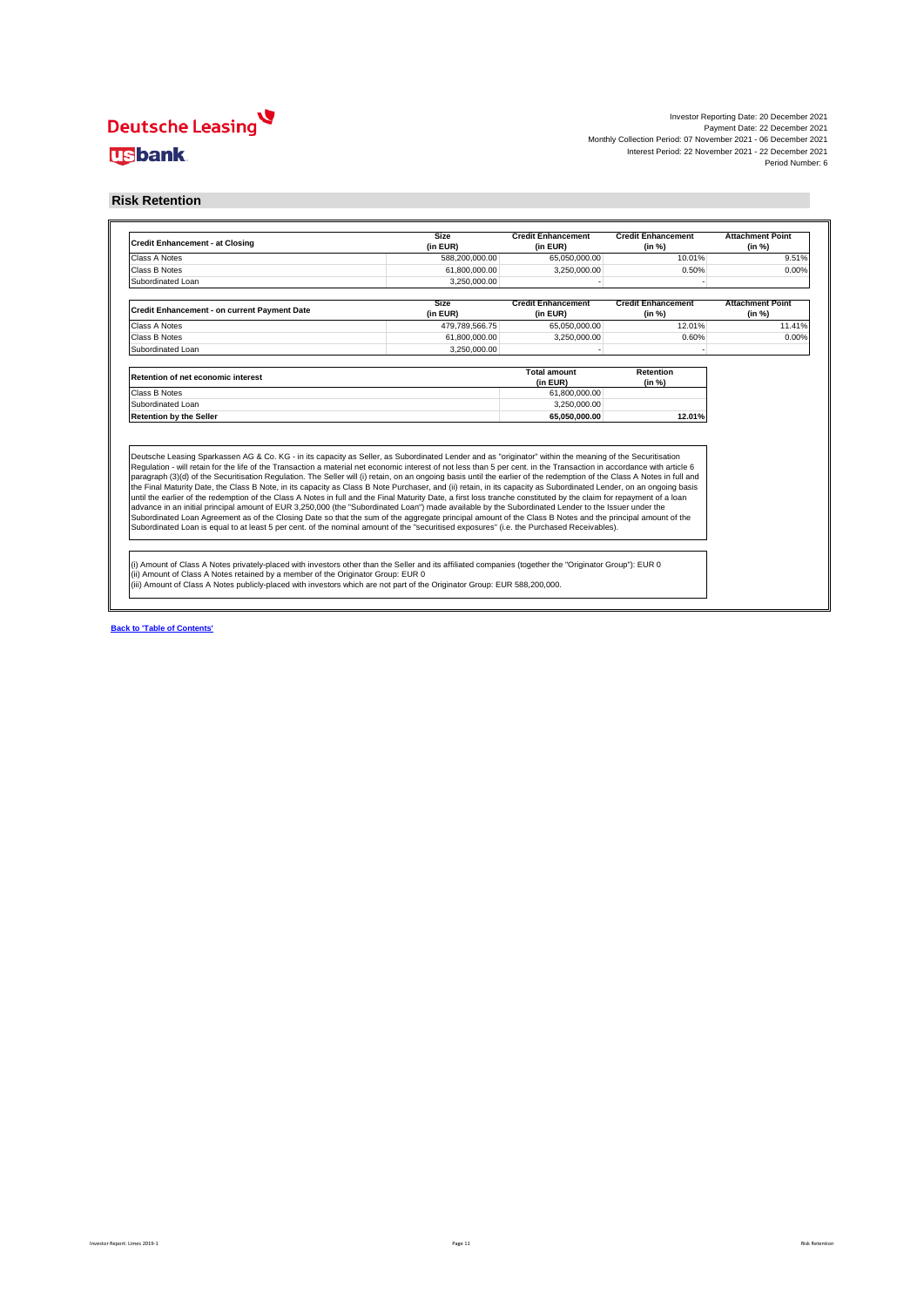

### **Collection Report**

| Aggregate Outstanding Portfolio Principal Amount (previous Cut-Off Date)                            | 559,411,637.79 |
|-----------------------------------------------------------------------------------------------------|----------------|
|                                                                                                     |                |
| <b>Collections</b>                                                                                  | 19,381,636.40  |
| Interest                                                                                            | 1,802,357.19   |
| Recoveries (from Defaulted Receivables)                                                             | 0.00           |
| Principal prepayments                                                                               | 2,104,936.46   |
| Scheduled principal                                                                                 | 15,474,342.75  |
|                                                                                                     |                |
| <b>Deemed Collections</b>                                                                           | 0.00           |
| (a) any Purchased Receivable is not an Eligible Receivable                                          | 0.00           |
| (b) the Outstanding Principal Amount of a Purchased Receivable is reduced as a result of a Dilution | 0.00           |
| (c) any Purchased Receivable is affected by any defences or objections or any other counter claims  | 0.00           |
| (d) any Representations and Warranties prove to have been incorrect                                 | 0.00           |
| <b>Defaulted Receivables</b>                                                                        | 242,791.83     |
|                                                                                                     |                |
| Aggregate Outstanding Portfolio Principal Amount (current Cut-Off Date)                             | 541,589,566.75 |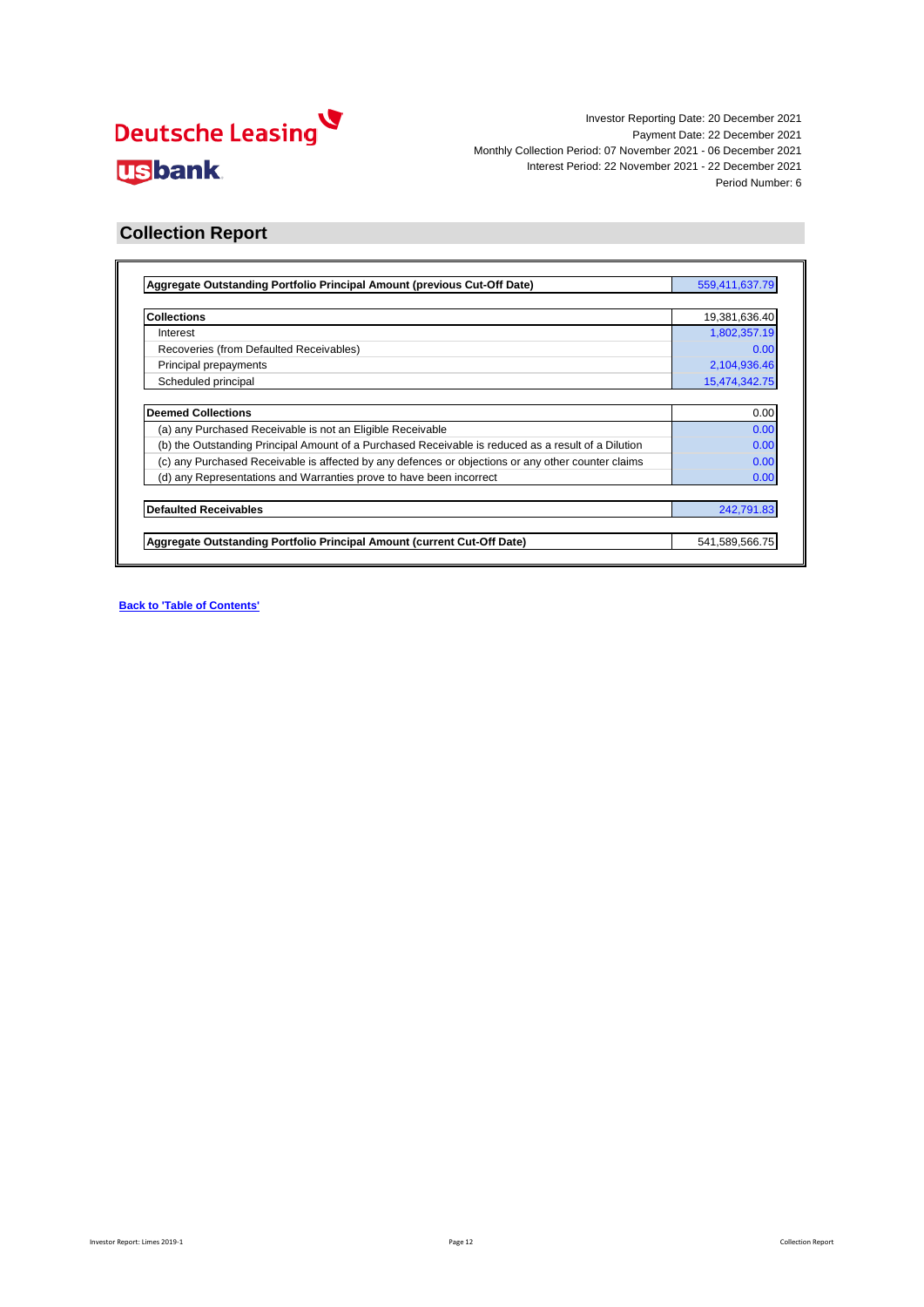# <mark>V</mark><br>بالاتارى<br>Lusbank

on the main of the main of the content of the main of the main of the main of the main of the main of the main<br>and the main of the main of the main of the main of the main of the main of the main of the main of the main

|                                   |                                |                                              |                           | PREPAYMENTS   |                |                                          |                                | <b>DEFAULTS</b>            |                                   |                   |                                               |                            |                             |                         |
|-----------------------------------|--------------------------------|----------------------------------------------|---------------------------|---------------|----------------|------------------------------------------|--------------------------------|----------------------------|-----------------------------------|-------------------|-----------------------------------------------|----------------------------|-----------------------------|-------------------------|
| Period                            | Cut-Off Date                   | Appregate Outstanding<br>Portfolio Principal | Prepayments               | SMM           | CPR            | Number of<br>Defaulted<br><b>COMPANY</b> | <b>Defaults</b>                | <b>Cumulative Defaults</b> | Cumulative<br><b>Default Rate</b> | Recoveries        | RECOVERIES<br>Cumulative<br><b>Recoveries</b> | Cumulative<br>RecoveryRate | Period                      | Cus-Off Dat             |
|                                   | 0706/2021                      |                                              |                           |               |                |                                          |                                |                            |                                   |                   |                                               |                            |                             | 0206002                 |
| ٠                                 | 06/07/2021                     | 623 503 768 7                                | 9032217                   | 0.071         | oam            |                                          | 10.000 0                       | 56,697.09                  | GOTH                              |                   |                                               | 0.001                      |                             | 06/07/202               |
| $\mathbf{r}$                      | 06/08/2021                     | 616.158.377.0                                | 1232524                   | 0.277         | 3.23%          |                                          | 9.003.00                       | 66,093.39                  | didn's                            | 3,869.5<br>son of | 3.869.58                                      | 5,80%                      | $\mathbf{r}$                | 06/08/202               |
| $\overline{a}$<br>$\overline{a}$  | 06/09/2021<br>06/10/2021       | \$98,760,576.7<br><b>CAR CO'S CAT-1</b>      | 1,009,825.8<br>0.000.0222 | 0.275<br>0.40 | 3,15%<br>4,691 |                                          | 164,626,99<br><b>AN ORA HT</b> | 230,707.28<br>491,006.38   | open<br>ozes                      | <b>Channel</b>    | 4.822.87<br>10,165.43                         | 2.095<br>2.07              | $\lambda$<br>$\overline{a}$ | 06/09/202<br>06/10/202  |
| ٠                                 | 06/11/2021                     | \$59,411,627.7                               | <b>COACH OF</b>           | 0.969         | toam           |                                          | 79.924.74                      | 670,631.12                 | com                               | A.O.              | 10.165.43                                     | 1.789                      | k.                          | 06/11/202               |
|                                   | 06/12/2021                     | <b>Carl Gold Glass</b>                       | 2.104.936.4               | 0.389         | 6.KZ           |                                          | US TOK O                       | 813.622.56                 | 0.12%                             | $\mathbf{A}$      | 10.165.43                                     | 1.201                      |                             | 06/13/202               |
| $\mathcal{I}$                     | 06/01/2022                     |                                              |                           |               |                |                                          |                                |                            |                                   |                   |                                               |                            | $\mathbf{z}$                | 0661202                 |
| $\mathbf{r}$                      | 06/02/2022                     |                                              |                           |               |                |                                          |                                |                            |                                   |                   |                                               |                            | $\mathbf{r}$                | 0603302                 |
| ٠                                 | 06/03/2022                     |                                              |                           |               |                |                                          |                                |                            |                                   |                   |                                               |                            | ٠                           | 0603/202                |
| 10<br>$\ddot{\phantom{a}}$        | 06/04/2022<br>needness         |                                              |                           |               |                |                                          |                                |                            |                                   |                   |                                               |                            | 10<br>$\ddot{\phantom{a}}$  | 0604202<br>0605/202     |
| $\mathbf{e}$                      | 06/06/2022                     |                                              |                           |               |                |                                          |                                |                            |                                   |                   |                                               |                            | 4ó                          | 0606/202                |
| 12                                | 06/07/2022                     |                                              |                           |               |                |                                          |                                |                            |                                   |                   |                                               |                            | 12                          | 06/07/202               |
| 14                                | 06/08/2022                     |                                              |                           |               |                |                                          |                                |                            |                                   |                   |                                               |                            | 14                          | 06/08/202               |
| œ                                 | nemannos                       |                                              |                           |               |                |                                          |                                |                            |                                   |                   |                                               |                            | v.                          | 06/09/202               |
| 16                                | 06/10/2022                     |                                              |                           |               |                |                                          |                                |                            |                                   |                   |                                               |                            | 16                          | 0910/202                |
| $\mathbf{r}$                      | 06/11/2022                     |                                              |                           |               |                |                                          |                                |                            |                                   |                   |                                               |                            | $\overline{a}$              | 06/11/202               |
| 18<br><b>vo</b>                   | 06/12/2022<br><b>GERA/WOVE</b> |                                              |                           |               |                |                                          |                                |                            |                                   |                   |                                               |                            | 18<br>$^{16}$               | 0912002<br>Nation false |
| $^{26}$                           | nemoranos                      |                                              |                           |               |                |                                          |                                |                            |                                   |                   |                                               |                            | i.                          | 06/02/202               |
| 21                                | 06032023                       |                                              |                           |               |                |                                          |                                |                            |                                   |                   |                                               |                            | 21                          | 06/03/202               |
| $\overline{\mathbf{z}}$           | 06/04/2023                     |                                              |                           |               |                |                                          |                                |                            |                                   |                   |                                               |                            | z                           | 06/04/202               |
| 22                                | 06/05/2023                     |                                              |                           |               |                |                                          |                                |                            |                                   |                   |                                               |                            | 22                          | 06/06/202               |
| 24                                | 06/06/2023                     |                                              |                           |               |                |                                          |                                |                            |                                   |                   |                                               |                            | 24                          | 06/06/202               |
| $\sim$                            | <b>GERMANY</b>                 |                                              |                           |               |                |                                          |                                |                            |                                   |                   |                                               |                            | u                           | 06/07/202               |
| $\sim$<br>$\overline{\mathbf{z}}$ | 06/08/2023<br>06/09/2023       |                                              |                           |               |                |                                          |                                |                            |                                   |                   |                                               |                            | $\sim$<br>22                | 06/08/202<br>outowata:  |
| $\overline{\mathbf{z}}$           | 06/10/2023                     |                                              |                           |               |                |                                          |                                |                            |                                   |                   |                                               |                            | 28                          | 06/10/202               |
| 29                                | 06/11/2023                     |                                              |                           |               |                |                                          |                                |                            |                                   |                   |                                               |                            | 29                          | 0911002                 |
| $\sim$                            | newsraphy                      |                                              |                           |               |                |                                          |                                |                            |                                   |                   |                                               |                            | u                           | 06/13/202               |
| $^{2}$                            | <b>GEOSTORIA</b>               |                                              |                           |               |                |                                          |                                |                            |                                   |                   |                                               |                            | $\overline{21}$             | 06/01/202               |
| $\overline{\mathbf{z}}$           | 06/02/2024                     |                                              |                           |               |                |                                          |                                |                            |                                   |                   |                                               |                            | $\overline{\mathbf{z}}$     | 0603203                 |
| $\mathbf{z}$                      | 06/03/2024                     |                                              |                           |               |                |                                          |                                |                            |                                   |                   |                                               |                            | $\overline{\mathbf{z}}$     | 06/03/202               |
| 24<br>$\infty$                    | 06/04/2024<br>06/05/2024       |                                              |                           |               |                |                                          |                                |                            |                                   |                   |                                               |                            | 24<br>$\infty$              | 06/04/202<br>0605/202   |
| $\mathbf{a}$                      | 06/06/2024                     |                                              |                           |               |                |                                          |                                |                            |                                   |                   |                                               |                            | ×                           | 06/06/202               |
| 42                                | 06/07/2024                     |                                              |                           |               |                |                                          |                                |                            |                                   |                   |                                               |                            | $\overline{v}$              | 06/07/202               |
| $\mathbf{a}$                      | 06/08/2024                     |                                              |                           |               |                |                                          |                                |                            |                                   |                   |                                               |                            | $^{26}$                     | 06/08/202               |
| 20                                | 06/09/2024                     |                                              |                           |               |                |                                          |                                |                            |                                   |                   |                                               |                            | 20                          | 06/09/202               |
| 40                                | 06/10/2024                     |                                              |                           |               |                |                                          |                                |                            |                                   |                   |                                               |                            | 40                          | 06/10/202               |
| 41                                | 06/11/2024                     |                                              |                           |               |                |                                          |                                |                            |                                   |                   |                                               |                            | $\ddot{a}$                  | 0911000                 |
| $\alpha$<br>42                    | 06/12/2024<br>06/01/2026       |                                              |                           |               |                |                                          |                                |                            |                                   |                   |                                               |                            | ä<br>$\alpha$               | 06/12/202<br>0601202    |
| 44                                | 06/02/2026                     |                                              |                           |               |                |                                          |                                |                            |                                   |                   |                                               |                            | 44                          | 0603202                 |
| es.                               | 06/03/2026                     |                                              |                           |               |                |                                          |                                |                            |                                   |                   |                                               |                            | $\alpha$                    | 06/03/202               |
| $^{46}$                           | 06/04/2026                     |                                              |                           |               |                |                                          |                                |                            |                                   |                   |                                               |                            | $^{46}$                     | 06/04/202               |
| $\sigma$                          | 06/05/2026                     |                                              |                           |               |                |                                          |                                |                            |                                   |                   |                                               |                            | a.                          | 0605/202                |
| <b>AS</b>                         | 06/06/2020                     |                                              |                           |               |                |                                          |                                |                            |                                   |                   |                                               |                            | ×                           | 06/06/202               |
| 49<br>so.                         | osezgos<br><b>NANOCE</b>       |                                              |                           |               |                |                                          |                                |                            |                                   |                   |                                               |                            | 49<br>$\overline{a}$        | 06/07/202<br>Note 1993  |
| 61                                | oseages                        |                                              |                           |               |                |                                          |                                |                            |                                   |                   |                                               |                            | 61                          | 0609/202                |
| 62                                | 06/10/2026                     |                                              |                           |               |                |                                          |                                |                            |                                   |                   |                                               |                            | si                          | 06/10/202               |
| 6X                                | 06/11/2026                     |                                              |                           |               |                |                                          |                                |                            |                                   |                   |                                               |                            | ss                          | 06/11/202               |
| 54                                | 06/12/2025                     |                                              |                           |               |                |                                          |                                |                            |                                   |                   |                                               |                            | 64                          | 0612002                 |
| $\alpha$                          | <b>GERAVIOS</b>                |                                              |                           |               |                |                                          |                                |                            |                                   |                   |                                               |                            | $\alpha$                    | 0601202                 |
| $\overline{\mathcal{L}}$          | <b>GEOGRAPH</b>                |                                              |                           |               |                |                                          |                                |                            |                                   |                   |                                               |                            | $\alpha$                    | 0603/202                |
| 57                                | oseageas                       |                                              |                           |               |                |                                          |                                |                            |                                   |                   |                                               |                            | $\Omega$                    | 0603202                 |
| $\alpha$<br>s                     | 06/04/2026<br>06/05/2026       |                                              |                           |               |                |                                          |                                |                            |                                   |                   |                                               |                            | ω<br>s                      | 06/04/202<br>0605/200   |
| 60                                | 06/06/2026                     |                                              |                           |               |                |                                          |                                |                            |                                   |                   |                                               |                            | 60                          | 0606/202                |
|                                   |                                |                                              |                           |               |                |                                          |                                |                            |                                   |                   |                                               |                            |                             |                         |

| ormance        |                                 |                                              |                   |               |                |                        |                   |                            |                                   |                |                          |                            | Performance                                          |                               |                                      |                       |              |                  |             |              |                       |                      |                 |              |               |                  |              |             |
|----------------|---------------------------------|----------------------------------------------|-------------------|---------------|----------------|------------------------|-------------------|----------------------------|-----------------------------------|----------------|--------------------------|----------------------------|------------------------------------------------------|-------------------------------|--------------------------------------|-----------------------|--------------|------------------|-------------|--------------|-----------------------|----------------------|-----------------|--------------|---------------|------------------|--------------|-------------|
|                |                                 |                                              | PREPAYMENTS       |               |                |                        |                   | <b>DEFAULTS</b>            |                                   |                | <b>RECOVERIES</b>        |                            |                                                      |                               |                                      |                       |              |                  |             |              |                       | <b>DELINQUENCIES</b> |                 |              |               |                  |              |             |
| iod            | Cut-Off Date                    | Appregate Outstanding<br>Portfolio Principal | Prepayments       | SMM           | CPR            | Number of<br>Defaulted | <b>Defaults</b>   | <b>Cumulative Defaults</b> | Cumulative<br><b>Default Rate</b> | Recoveries     | Cumulative<br>Recoveries | Cumulative<br>RecoveryRate | Period                                               | Cut-Off Date                  | Not delinquent                       | $1-30 \mathrm{~days}$ | 3140 days    | 61-90 days       | 91-120 days | 121-150 days | $>150\,\mathrm{days}$ | Not delinquent       | 1-30 days       | 31-60 days   | 61-93 days    | 95-120 days      | 121-150 days | $>150$ days |
|                | <b>ATRACED</b><br><b>GERMAN</b> | 499, 699, 269.3                              |                   | -0.03         |                |                        |                   |                            |                                   |                |                          |                            |                                                      | 42060011<br>nanzone           | 0000000                              |                       |              |                  |             |              |                       |                      |                 | ons.         |               | AMK <sup>1</sup> | AM6          | 00%         |
| c.             | 06/08/2021                      | 616, 158, 377.5                              | 123252408         | 0.27%         | 0.89%<br>322%  |                        | 9,000.00          | 55,697.09<br>66,093.39     | A data<br>dotti                   | <b>CARLO A</b> | 3,895.58                 | 0.00%<br>5.98%             | <b>Contract Contract Contract</b><br><b>Security</b> | 09090021                      | 613,696,217.2                        | 2.272.160.36          | <b>COLOR</b> | <b>Call Cold</b> | 1,400       |              |                       | 99.0%<br>99.9%       | CLANK .<br>0.4% | 0.0%         | 0.096<br>0.0% | 4.0%             | 0.0%         | 0.0%        |
|                | 06/09/2021                      | \$98,760,576.7                               |                   | 0.275         | 3.656          |                        | <b>GEORGIA</b>    | 20070728                   | com                               |                | 482247                   | 200%                       |                                                      | 06/09/2021                    | 500,400,120                          | <b>SINGLOIRES</b>     |              |                  |             |              |                       | 99.6%                | 0.4%            | $0.0\%$      | 0.0%          | 40%              | 0.0%         | 0.0%        |
|                | 06/10/2021<br><b>GENERAL</b>    | 008-011-002                                  | <b>COACH</b>      | 0.409<br>0.99 | 4,69%<br>10.89 |                        | 29,004            | 491,006.98<br>Chiese et    | AM6<br>A Note                     |                | 1010543<br>1010543       | 20%                        | $\overline{a}$                                       | 09/10/2021<br><b>ANTICONS</b> | <b>CITIEN WHY</b><br><b>COLLEGER</b> |                       | co co.       |                  |             |              |                       | 49.9%<br>99 SM       | O SHL<br>A Shi  | 0.0%<br>ons. | 0.096<br>0.09 | AMC<br>Arts.     | AM6<br>C-MA  | 0.0%<br>Am. |
|                | <b>GENVING</b>                  | <b>Key Kell Kid 2</b>                        | <b>CONTRACTOR</b> | 0.985         | 4,40%          |                        | <b>Automake A</b> | \$1000.00                  | A VHL                             |                | 1010543                  | 1.789<br>$+906$            | $\sim$                                               | ANY MOVE                      | Chi nes and                          | <b>AMERICA</b>        |              | <b>NAMES</b>     |             | <b>SALAR</b> |                       | 49.6%                | CLASS:          | ons.         | 0.0%          | AM.              | AM6          | 0.0%        |
|                | 06/01/2022                      |                                              |                   |               |                |                        |                   |                            |                                   |                |                          |                            | $\sim$                                               | 06012022                      |                                      |                       |              |                  |             |              |                       |                      |                 |              |               |                  |              |             |
|                | 06/02/2022<br>06/03/2022        |                                              |                   |               |                |                        |                   |                            |                                   |                |                          |                            | $\rightarrow$                                        | 06/02/2022<br>06/03/2022      |                                      |                       |              |                  |             |              |                       |                      |                 |              |               |                  |              |             |
| o.             | 06/04/2022                      |                                              |                   |               |                |                        |                   |                            |                                   |                |                          |                            | 10                                                   | 06/04/2022                    |                                      |                       |              |                  |             |              |                       |                      |                 |              |               |                  |              |             |
| Ŧ              | <b>NAVOY</b>                    |                                              |                   |               |                |                        |                   |                            |                                   |                |                          |                            | $\overline{11}$                                      | NASARIY                       |                                      |                       |              |                  |             |              |                       |                      |                 |              |               |                  |              |             |
| á.             | numeroso.<br>06/07/2022         |                                              |                   |               |                |                        |                   |                            |                                   |                |                          |                            | $+9$<br>$12 -$                                       | 1006/002<br>06/07/2022        |                                      |                       |              |                  |             |              |                       |                      |                 |              |               |                  |              |             |
| ÷.             | 06/08/2022                      |                                              |                   |               |                |                        |                   |                            |                                   |                |                          |                            | 14                                                   | 0909/2022                     |                                      |                       |              |                  |             |              |                       |                      |                 |              |               |                  |              |             |
|                | 06/09/2022                      |                                              |                   |               |                |                        |                   |                            |                                   |                |                          |                            | 16                                                   | 09/09/2022                    |                                      |                       |              |                  |             |              |                       |                      |                 |              |               |                  |              |             |
| ú.<br>÷        | 06/10/2022<br><b>GENERAL</b>    |                                              |                   |               |                |                        |                   |                            |                                   |                |                          |                            | 19.<br>$\sigma$                                      | 09/10/2022<br>00110902        |                                      |                       |              |                  |             |              |                       |                      |                 |              |               |                  |              |             |
| k.             | 06/12/2022                      |                                              |                   |               |                |                        |                   |                            |                                   |                |                          |                            | 18                                                   | 09120022                      |                                      |                       |              |                  |             |              |                       |                      |                 |              |               |                  |              |             |
| ý.             | 06/01/2023                      |                                              |                   |               |                |                        |                   |                            |                                   |                |                          |                            | $19 -$                                               | 09012023                      |                                      |                       |              |                  |             |              |                       |                      |                 |              |               |                  |              |             |
| ń.<br>H.       | 06/02/2023<br>06/03/2023        |                                              |                   |               |                |                        |                   |                            |                                   |                |                          |                            | $20 -$<br>$-21$                                      | 09022023<br>outpages          |                                      |                       |              |                  |             |              |                       |                      |                 |              |               |                  |              |             |
| ż.             | <b>GENERAL</b>                  |                                              |                   |               |                |                        |                   |                            |                                   |                |                          |                            | date.                                                | 0004003                       |                                      |                       |              |                  |             |              |                       |                      |                 |              |               |                  |              |             |
| ñ.             | <b>GASCOZO</b>                  |                                              |                   |               |                |                        |                   |                            |                                   |                |                          |                            | <b>ABLE</b>                                          | 0605/2023                     |                                      |                       |              |                  |             |              |                       |                      |                 |              |               |                  |              |             |
| M.<br>ĸ        | 06060223<br>06/07/2023          |                                              |                   |               |                |                        |                   |                            |                                   |                |                          |                            | 24<br>26                                             | 06/06/2023<br>06/07/2023      |                                      |                       |              |                  |             |              |                       |                      |                 |              |               |                  |              |             |
| ú.             | 06092023                        |                                              |                   |               |                |                        |                   |                            |                                   |                |                          |                            | $^{26}$                                              | owongoza                      |                                      |                       |              |                  |             |              |                       |                      |                 |              |               |                  |              |             |
| o.             | 06/09/2023                      |                                              |                   |               |                |                        |                   |                            |                                   |                |                          |                            | 27                                                   | ogon/2023                     |                                      |                       |              |                  |             |              |                       |                      |                 |              |               |                  |              |             |
| ł.<br>ś        | 06/10/2023<br>06/11/2023        |                                              |                   |               |                |                        |                   |                            |                                   |                |                          |                            | <b>Abb</b><br>$\rightarrow$                          | 09100023<br>09110023          |                                      |                       |              |                  |             |              |                       |                      |                 |              |               |                  |              |             |
| ó              | 06/12/2023                      |                                              |                   |               |                |                        |                   |                            |                                   |                |                          |                            | 20                                                   | 09120023                      |                                      |                       |              |                  |             |              |                       |                      |                 |              |               |                  |              |             |
| H.             | 06012024                        |                                              |                   |               |                |                        |                   |                            |                                   |                |                          |                            | $21 -$                                               | 09012024                      |                                      |                       |              |                  |             |              |                       |                      |                 |              |               |                  |              |             |
| ú.<br>ú.       | 06/02/2024<br>oseagea+          |                                              |                   |               |                |                        |                   |                            |                                   |                |                          |                            | $22 -$<br><b>Ab</b>                                  | 09022024<br>ogoagope          |                                      |                       |              |                  |             |              |                       |                      |                 |              |               |                  |              |             |
| u.             | 06042024                        |                                              |                   |               |                |                        |                   |                            |                                   |                |                          |                            | $\sim$                                               | 09042024                      |                                      |                       |              |                  |             |              |                       |                      |                 |              |               |                  |              |             |
| ś.<br>a.       | 06050024                        |                                              |                   |               |                |                        |                   |                            |                                   |                |                          |                            | $\mathbf{z}$                                         | 0905/2024                     |                                      |                       |              |                  |             |              |                       |                      |                 |              |               |                  |              |             |
| o.             | 06/06/2024<br>OGGTODA           |                                              |                   |               |                |                        |                   |                            |                                   |                |                          |                            | 26<br><b>AND COMPANY</b>                             | 09060001<br>09/07/2024        |                                      |                       |              |                  |             |              |                       |                      |                 |              |               |                  |              |             |
| á.             | 06/08/2024                      |                                              |                   |               |                |                        |                   |                            |                                   |                |                          |                            | 1994                                                 | 09/08/2024                    |                                      |                       |              |                  |             |              |                       |                      |                 |              |               |                  |              |             |
| n              | 06/09/2024<br>dentrona.         |                                              |                   |               |                |                        |                   |                            |                                   |                |                          |                            | $\sim$<br>$\circ$                                    | 0909/2024<br>09100004         |                                      |                       |              |                  |             |              |                       |                      |                 |              |               |                  |              |             |
| 'n.            | 06/11/2024                      |                                              |                   |               |                |                        |                   |                            |                                   |                |                          |                            | $41 -$                                               | 09110024                      |                                      |                       |              |                  |             |              |                       |                      |                 |              |               |                  |              |             |
| ó.             | 06/12/2024                      |                                              |                   |               |                |                        |                   |                            |                                   |                |                          |                            |                                                      | 42 09120004                   |                                      |                       |              |                  |             |              |                       |                      |                 |              |               |                  |              |             |
| ń.             | 06012025<br>06/02/2025          |                                              |                   |               |                |                        |                   |                            |                                   |                |                          |                            | 42<br>$\frac{1}{2}$                                  | ogon tops<br>06/02/2025       |                                      |                       |              |                  |             |              |                       |                      |                 |              |               |                  |              |             |
|                | <b>GEOGRAPH</b>                 |                                              |                   |               |                |                        |                   |                            |                                   |                |                          |                            | $\overline{\mathbf{z}}$                              | Applyments                    |                                      |                       |              |                  |             |              |                       |                      |                 |              |               |                  |              |             |
| ŵ              | 06043025                        |                                              |                   |               |                |                        |                   |                            |                                   |                |                          |                            | $-46$                                                | 09042025                      |                                      |                       |              |                  |             |              |                       |                      |                 |              |               |                  |              |             |
| $\sigma$<br>ú. | osescents<br>oseggggs           |                                              |                   |               |                |                        |                   |                            |                                   |                |                          |                            | $\overline{a}$                                       | 47 outsides<br>concernos      |                                      |                       |              |                  |             |              |                       |                      |                 |              |               |                  |              |             |
| ú.             | <b>OGRZODE</b>                  |                                              |                   |               |                |                        |                   |                            |                                   |                |                          |                            | <b>ARCHITECT</b>                                     | 06/07/2025                    |                                      |                       |              |                  |             |              |                       |                      |                 |              |               |                  |              |             |
|                | nunereon.                       |                                              |                   |               |                |                        |                   |                            |                                   |                |                          |                            | $\omega$                                             | 10090005                      |                                      |                       |              |                  |             |              |                       |                      |                 |              |               |                  |              |             |
| ä<br>á.        | oseages.<br>06/10/2025          |                                              |                   |               |                |                        |                   |                            |                                   |                |                          |                            | 51                                                   | outwates<br>52 percepts       |                                      |                       |              |                  |             |              |                       |                      |                 |              |               |                  |              |             |
| ×.             | GEN VANDS                       |                                              |                   |               |                |                        |                   |                            |                                   |                |                          |                            | 65                                                   | ANY USAN                      |                                      |                       |              |                  |             |              |                       |                      |                 |              |               |                  |              |             |
| H.             | 06/12/2025                      |                                              |                   |               |                |                        |                   |                            |                                   |                |                          |                            | $\sim$                                               | 06/12/2025                    |                                      |                       |              |                  |             |              |                       |                      |                 |              |               |                  |              |             |
|                | <b>GENERAL</b><br>oseggege      |                                              |                   |               |                |                        |                   |                            |                                   |                |                          |                            | $\alpha$<br>56                                       | 00010000<br>06022029          |                                      |                       |              |                  |             |              |                       |                      |                 |              |               |                  |              |             |
| ä.             | oseageas                        |                                              |                   |               |                |                        |                   |                            |                                   |                |                          |                            | 57                                                   | 06/03/2026                    |                                      |                       |              |                  |             |              |                       |                      |                 |              |               |                  |              |             |
|                | <b>GERAPHIE</b>                 |                                              |                   |               |                |                        |                   |                            |                                   |                |                          |                            | $^{66}$                                              | CONTACTOR                     |                                      |                       |              |                  |             |              |                       |                      |                 |              |               |                  |              |             |
| ń              | <b>NAVOID</b><br>06062026       |                                              |                   |               |                |                        |                   |                            |                                   |                |                          |                            | co.<br>$\omega$                                      | 1606/909<br>0606/2026         |                                      |                       |              |                  |             |              |                       |                      |                 |              |               |                  |              |             |
|                |                                 |                                              |                   |               |                |                        |                   |                            |                                   |                |                          |                            |                                                      |                               |                                      |                       |              |                  |             |              |                       |                      |                 |              |               |                  |              |             |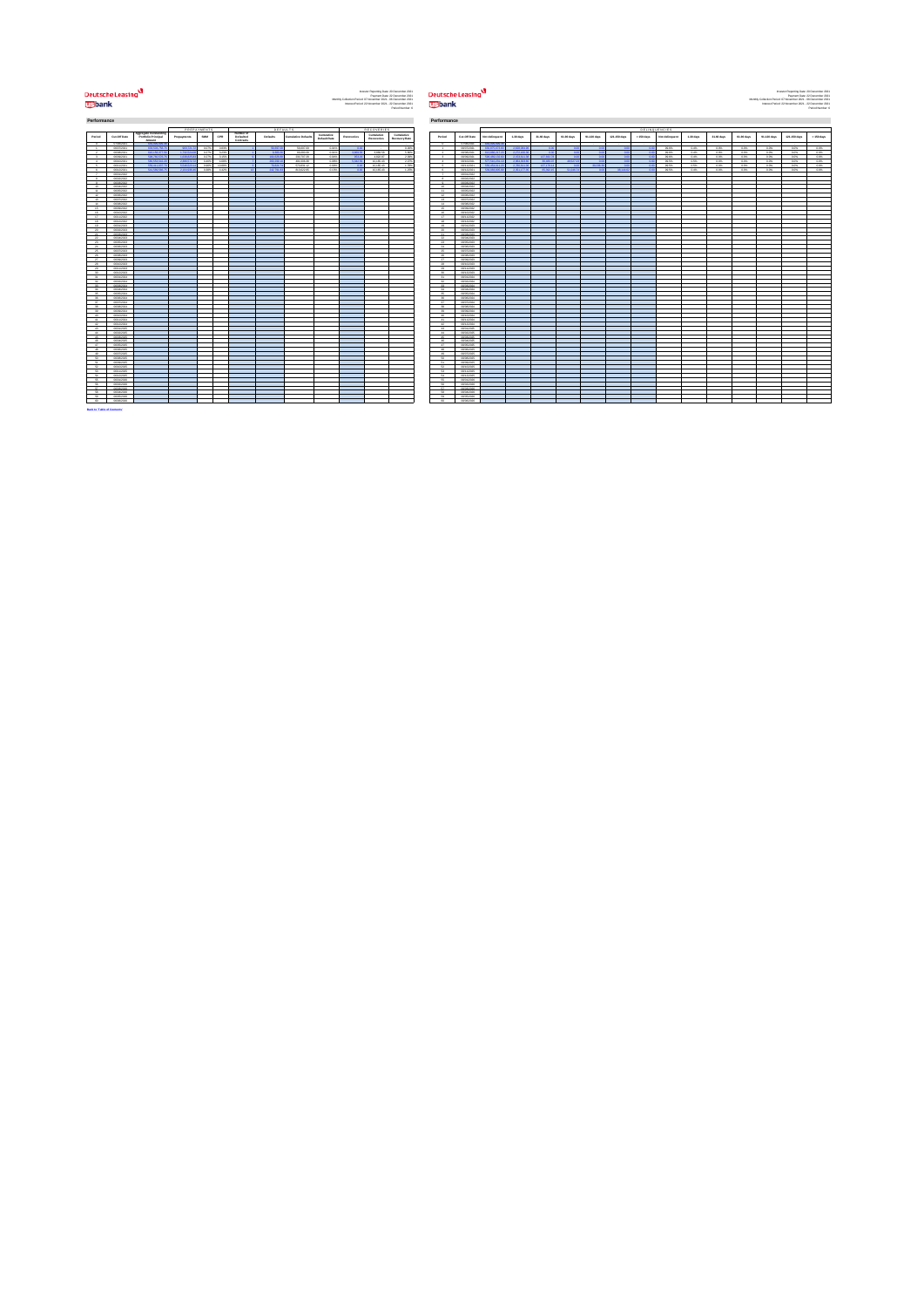

#### **Amortisation Schedule**

| Period          | Cut-Off Date                          | <b>Aggregate Outstanding Portfolio</b><br><b>Principal Amount</b> | Amortisation                             |
|-----------------|---------------------------------------|-------------------------------------------------------------------|------------------------------------------|
|                 | ****************                      | 541<br>89.56                                                      | 0 <sup>0<sup>c</sup></sup>               |
|                 | ****************                      | 0421                                                              | *******************                      |
| 2               | ###############                       | 510,551,466.89                                                    | ******************                       |
| 3               | ###############                       | 494,997,970.90                                                    | #################                        |
| 4               | ###############                       | 9.313.103.6                                                       | *******************                      |
| ĥ               | ###############                       | 63,312,278.63                                                     | ********************                     |
| R               | ###############                       | 33.718.09                                                         | ##################                       |
|                 | ###############                       | 31,401,668.6                                                      | *******************                      |
| 8               | ****************                      | 415,688,650.90                                                    | *********************                    |
| $\overline{a}$  | ###############                       | 400,464,967.97                                                    | *******************                      |
| 10              | ***************                       |                                                                   | *******************                      |
| 11              | ****************                      | 4.817.537.15<br>369.372.172.64                                    | ********************                     |
|                 |                                       |                                                                   |                                          |
| 12              | ###############<br>***************    | 4.650.245.9                                                       | *******************<br>################# |
| 13              |                                       | 10,117,128<br>.9                                                  |                                          |
| 14              | *****************                     |                                                                   | ********************                     |
| 15              | ###############                       | 310, 267, 233.67                                                  | *******************                      |
| 16              | ****************                      | 296,445,475.18                                                    | *********************                    |
| Ŧ.              | ****************                      |                                                                   | #################                        |
| 18              | ###############                       | 268.726.727.16                                                    | ##################                       |
| 19              | ****************                      | 255,254,121.22                                                    | *********************                    |
| $\overline{20}$ | *****************                     | 41.831.310.0                                                      | *******************                      |
| 21              | *****************                     | 228.053.657.03                                                    | #################                        |
| 22              | ****************                      | 215,727,465.70                                                    | ********************                     |
| 23              | *****************                     | 03.209.969.14                                                     | *******************                      |
| 24              | ****************                      | 191,536,313.17                                                    | *******************                      |
| 25              | *****************                     | 179,708,589.91                                                    | ##################                       |
| 26              | ****************                      | 168,827,735.9                                                     | ********************                     |
| 27              | ###############                       | 57.815.89                                                         | *******************                      |
| 28              | ###############                       | 147,469,144.77                                                    | ##################                       |
| 20              | ****************                      | 137,094,758.78                                                    | *******************                      |
| 30              | *****************                     | <b>Q3</b>                                                         | *******************                      |
| 31              | ###############                       | 116,513,514,20                                                    | ##################                       |
| 32              | ****************                      | 107,331,881.20                                                    | 9.181.633.00                             |
| 33              | ###############                       | 8.534.67                                                          |                                          |
| 24              | ###############                       | 90.312.110.06                                                     | 8,797,205.53<br>8.222.565.61             |
| 35              |                                       |                                                                   |                                          |
|                 | ###############                       | 82,559,708.15                                                     | 7,752,401.91                             |
| 36              | *****************                     | 75.099.214.29                                                     | 7,460,493.86                             |
| 37              | ###############                       | 67 972 333 95                                                     | 7,126,880.34                             |
| 38              | ###############                       | 61,217,031.33                                                     | 6,755,302.62                             |
| 39              | ###############                       | 55 136 025 93                                                     | 6,081,005.40                             |
| 40              | ****************                      | 49,916,776.38                                                     | 5.219.249.55                             |
| 41              | ###############                       | 45 088 177 46                                                     | 4.828.598.92                             |
| 42              | ###############                       | 64,114.95<br>38 G                                                 | 6,124,062.51                             |
| 43              | ###############                       |                                                                   | 4,937,669.00                             |
| 44              | ###############                       | 29,479,735.49                                                     | 4,546,710.46                             |
| 45              | ****************                      | 25.490.545.28                                                     | 3,989,190.21                             |
| 46              | ###############                       |                                                                   | 4,341,260.83                             |
| 47              | *****************                     | 18.159.903.02                                                     | 2.989.381.43                             |
| 48              | ###############                       | 15,883,548.29                                                     | 2,276,354.73                             |
| 49              | ###############                       | 46,113.6                                                          | 2<br>337,434.64                          |
| 50              | ###############                       | 137<br>24                                                         | 5<br>,108,761.04                         |
| 51              | ###############                       | 9,527,996.80                                                      | 1,909,355.81                             |
| 52              | ###############                       | 8,099,318.45                                                      | 1 428 678 35                             |
| £3              | *****************                     | r                                                                 | 136,909.18<br>1                          |
| 54              | ##############                        | 5.877.415.80                                                      | 1,084,993.47                             |
| 55              | ###############                       |                                                                   | 1,048,237.48                             |
|                 |                                       | 4,829,178.3                                                       |                                          |
| 56<br>57        | ###############                       |                                                                   | 669.477<br>.41                           |
|                 | ##############                        | 3,210,333.43                                                      | 949, 367.48                              |
| 58              | ###############                       | 2,746,153.3                                                       | 464,180.09                               |
| 59              | ###############                       | 1,381,183.8                                                       | 1,364,969.52                             |
| 60              | ****************                      | 871 087 93                                                        | 510,095.89                               |
| 61              | ###############                       | 9,915.8                                                           | 281, 172.04                              |
| 62              | ***************                       | 119.63<br>5 48                                                    | 470.280.41                               |
| 63              | ****************                      | 124.71                                                            | 116,510.77                               |
| 64              | *****************                     | 0.00                                                              | 3,124.71                                 |
| 65              | ###############                       | 0.00                                                              | 0.00                                     |
| 66              | *****************                     |                                                                   | 0.00                                     |
| 67              | ###############                       | 0.00                                                              | 0.00                                     |
| 68              | *****************                     | 0.00                                                              | 0.00                                     |
| 69              | *****************                     | n on                                                              | 0.00                                     |
| $\overline{70}$ | *****************                     | 0.00                                                              | 0.00                                     |
| 71              |                                       |                                                                   |                                          |
|                 | ****************<br>***************** | 0.00                                                              | 0.00                                     |
|                 |                                       | 0.00                                                              | 0.00                                     |
| 73              | ****************                      | n nn                                                              | 0.00                                     |
| 74              | ****************                      | 0.00                                                              | 0.00                                     |
| 75              | ###############                       | 0.00                                                              | 0.00                                     |
| 76              | *****************                     | 0.00                                                              | n nn                                     |
| 77              | *****************                     | 0.00                                                              | 0.00                                     |
| 78              | ###############                       | 0.00                                                              | 0.00                                     |
| 70              | ###############                       |                                                                   | 0.00                                     |
| 80              | ###############                       | 0.00                                                              | 0.00                                     |
| 81              | ###############                       | 0.00                                                              | 0.00                                     |
| 82              | ###############                       |                                                                   | 0.00                                     |
|                 |                                       |                                                                   |                                          |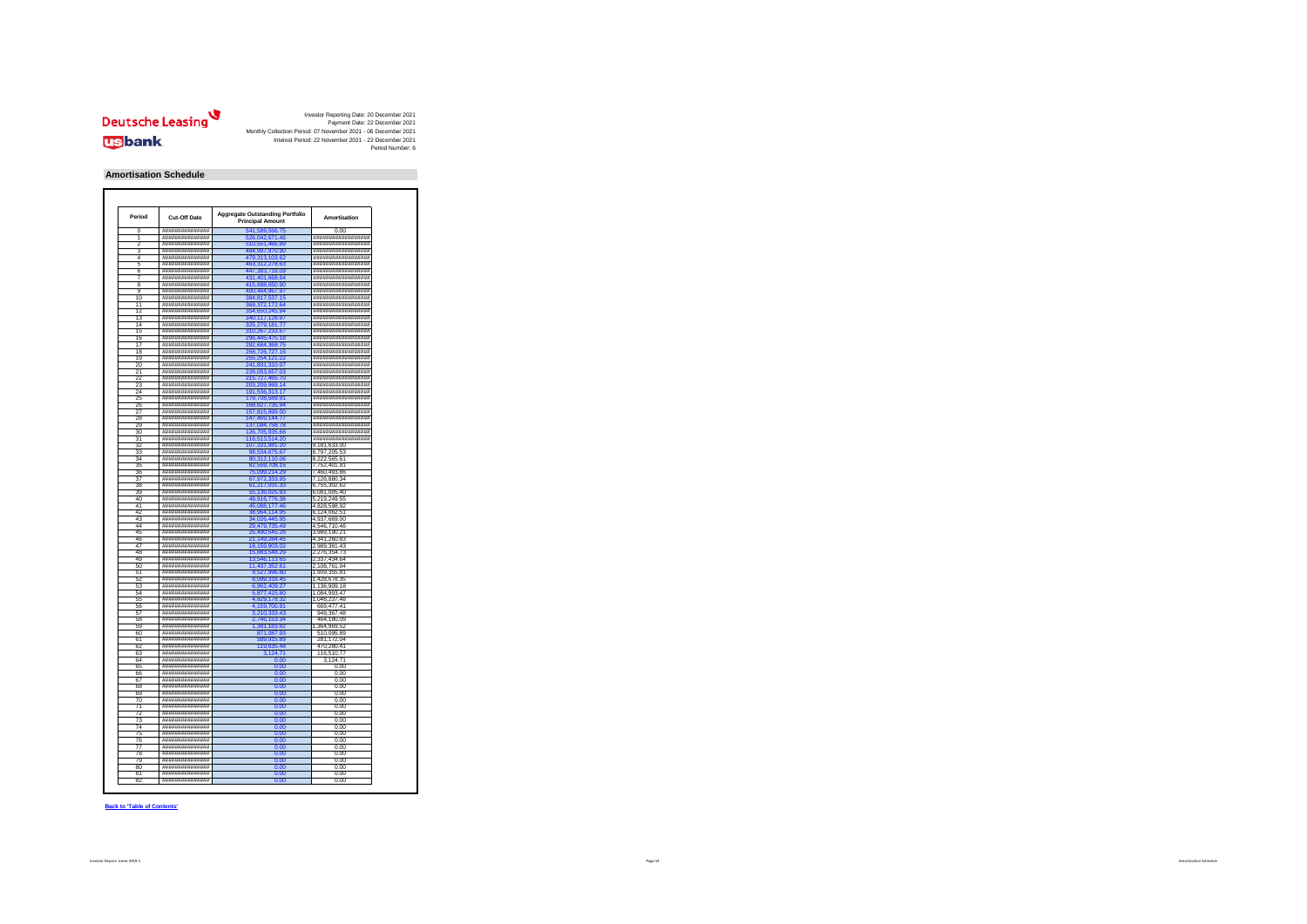## Deutsche Leasing **usbank**

| Investor Reporting Date: 20 December 2021                      |  |
|----------------------------------------------------------------|--|
| Payment Date: 22 December 2021                                 |  |
| Monthly Collection Period: 07 November 2021 - 06 December 2021 |  |
| Interest Period: 22 November 2021 - 22 December 2021           |  |
| Period Number: 6                                               |  |

#### **Stratification Tables**

| <b>Contract Type</b>                      | Number           | % of Number      | <b>Outstanding Principal Amount (EUR)</b> | % Outstanding Principal Amount |
|-------------------------------------------|------------------|------------------|-------------------------------------------|--------------------------------|
| Leasing                                   | 3,415            | 21.56%           | 152,025,035.48                            | 28.07%                         |
| Hire Purchase                             | 12,422           | 78.44%           | 389,564,531.27                            | 71.93%                         |
| <b>Grand Total</b>                        | 15,837           | 100.00%          | 541,589,566.75                            | 100.00%                        |
|                                           |                  |                  |                                           |                                |
|                                           |                  |                  |                                           |                                |
| <b>Asset Type</b>                         | Number           | % of Number      | <b>Outstanding Principal Amount (EUR)</b> | % Outstanding Principal Amount |
| Other Equipment                           | 6,187            | 39.07%           | 210,996,741.07                            | 38.96%                         |
| <b>Construction Machinery</b>             | 3,147            | 19.87%           | 166,669,624.33                            | 30.77%                         |
|                                           |                  |                  |                                           | 30.27%                         |
| Vehicles                                  | 6,503            | 41.06%           | 163,923,201.35                            |                                |
| <b>Grand Total</b>                        | 15,837           | 100.00%          | 541,589,566.75                            | 100.00%                        |
|                                           |                  |                  |                                           |                                |
|                                           |                  |                  |                                           |                                |
| <b>Outstanding Principal Amount (EUR)</b> | Number           | % of Number      | <b>Outstanding Principal Amount (EUR)</b> | % Outstanding Principal Amount |
| $[0-10,000]$                              | 4,459            | 28.16%           | 26,086,241.08                             | 4.82%                          |
| 10,000-20,000                             | 4,352            | 27.48%           | 63,420,779.68                             | 11.71%                         |
| 20,000-30,000                             | 2,330            | 14.71%           | 57,084,341.26                             | 10.54%                         |
| 30,000-40,000                             | 1,388            | 8.76%            | 47,984,541.42                             | 8.86%                          |
|                                           | 764              |                  |                                           |                                |
| 40,000-50,000                             |                  | 4.82%            | 34, 141, 583. 07                          | 6.30%                          |
| 50,000-60,000                             | 553              | 3.49%            | 30,156,832.45                             | 5.57%                          |
| 60,000-70,000                             | 374              | 2.36%            | 24,273,456.78                             | 4.48%                          |
| 70,000-80,000                             | 295              | 1.86%            | 22,107,497.29                             | 4.08%                          |
| 80,000-90,000                             | 225              | 1.42%            | 19,020,250.92                             | 3.51%                          |
| 90,000-100,000                            | 175              | 1.11%            | 16,567,058.11                             | 3.06%                          |
| 100,000-150,000                           | 475              | 3.00%            | 57,336,758.65                             | 10.59%                         |
| 150,000-200,000                           | 172              | 1.09%            | 29,313,939.25                             | 5.41%                          |
|                                           |                  |                  |                                           |                                |
| 200,000-250,000                           | 95               | 0.60%            | 21,317,182.05                             | 3.94%                          |
| 250,000-300,000                           | 56               | 0.35%            | 15,396,451.00                             | 2.84%                          |
| 300,000-350,000                           | 19               | 0.12%            | 6,199,910.11                              | 1.14%                          |
| 350,000-400,000                           | 14               | 0.09%            | 5,268,282.92                              | 0.97%                          |
| 400,000-450,000                           | 21               | 0.13%            | 8,927,240.00                              | 1.65%                          |
| 450,000-500,000                           | 7                | 0.04%            | 3,317,450.12                              | 0.61%                          |
| 500,000-1,000,000                         | 46               | 0.29%            | 30,137,908.99                             | 5.56%                          |
| 1,000,000-2,000,000                       | 16               | 0.10%            |                                           | 3.95%                          |
|                                           | $\overline{1}$   |                  | 21,394,776.37                             |                                |
| $=2,000,000$                              |                  | 0.01%            | 2,137,085.23                              | 0.39%                          |
| <b>Grand Total</b>                        | 15,837           | 100.00%          | 541,589,566.75                            | 100.00%                        |
|                                           |                  |                  |                                           |                                |
| Max                                       | 2,137,085.23     |                  |                                           |                                |
| Min                                       | 531.89           |                  |                                           |                                |
| Average                                   | 34,197.74        |                  |                                           |                                |
|                                           |                  |                  |                                           |                                |
|                                           |                  |                  |                                           |                                |
| Instalment (EUR)                          | <b>Number</b>    | % of Number      | <b>Outstanding Principal Amount (EUR)</b> | % Outstanding Principal Amount |
| $ 0 - 500 $                               | 6,478            | 40.90%           |                                           | 12.07%                         |
|                                           |                  |                  | 65,356,868.25                             |                                |
| 500-1,000                                 | 4,930            | 31.13%           | 108,386,108.18                            | 20.01%                         |
| 1,000-1,500                               | 1,851            | 11.69%           | 72,021,040.27                             | 13.30%                         |
| 1,500-2,000                               | 810              | 5.11%            | 44,653,535.56                             | 8.24%                          |
| 2,000-2,500                               | 512              | 3.23%            | 37,552,750.19                             | 6.93%                          |
| 2,500-3,000                               | 342              | 2.16%            | 30,031,209.91                             | 5.55%                          |
| 3,000-3,500                               | 214              | 1.35%            | 22,976,162.21                             | 4.24%                          |
| $3,500-4,000$                             | 173              | 1.09%            | 19,859,756.70                             | 3.67%                          |
| 4,000-4,500                               | 102              | 0.64%            | 12,383,963.09                             | 2.29%                          |
|                                           |                  |                  |                                           |                                |
| 4,500-5,000                               | 76               | 0.48%            | 11,297,084.58                             | 2.09%                          |
| 5,000-10,000                              | 229              | 1.45%            | 49,483,611.87                             | 9.14%                          |
| 10,000-15,000                             | 60               | 0.38%            | 21, 134, 752. 27                          | 3.90%                          |
| 15,000-20,000                             | 26               | 0.16%            | 14,685,383.20                             | 2.71%                          |
| 20,000-25,000                             | 16               | 0.10%            | 12,782,041.14                             | 2.36%                          |
| 25,000-30,000                             | $\overline{7}$   | 0.04%            | 6,244,186.21                              | 1.15%                          |
| 30,000-35,000                             | 4                | 0.03%            | 3,688,028.12                              | 0.68%                          |
|                                           | $\boldsymbol{2}$ |                  |                                           | 0.48%                          |
| 35,000-40,000                             |                  | 0.01%            | 2,583,974.41                              |                                |
| $=40,000$                                 | 5                | 0.03%            | 6,469,110.59                              | 1.19%                          |
| <b>Grand Total</b>                        | 15,837           | 100.00%          | 541,589,566.75                            | 100.00%                        |
|                                           |                  |                  |                                           |                                |
| Max                                       | 69,164.00        |                  |                                           |                                |
| Min                                       | 56.00            |                  |                                           |                                |
| Average                                   | 1,081.24         |                  |                                           |                                |
| Weighted Average                          | 4,758.19         |                  |                                           |                                |
|                                           |                  |                  |                                           |                                |
|                                           |                  |                  |                                           |                                |
|                                           |                  |                  |                                           |                                |
| <b>Original Term</b>                      | Number           | % of Number      | <b>Outstanding Principal Amount (EUR)</b> | % Outstanding Principal Amount |
| $12 - 24$                                 | 19               | 0.12%            | 247,412.85                                | 0.05%                          |
| 24-36                                     | 306              | 1.93%            | 6,964,857.31                              | 1.29%                          |
| 36-48                                     | 2,383            | 15.05%           | 42,389,343.37                             | 7.83%                          |
| 48-60                                     | 4,772            | 30.13%           | 130,219,599.30                            | 24.04%                         |
| 60-72                                     | 5,919            | 37.37%           | 235,718,267.47                            | 43.52%                         |
| [72-84                                    | 2,302            | 14.54%           | 119,522,459.68                            | 22.07%                         |
| $>= 84$                                   | 136              | 0.86%            | 6,527,626.77                              | 1.21%                          |
| <b>Grand Total</b>                        | 15,837           | 100.00%          | 541,589,566.75                            | 100.00%                        |
|                                           |                  |                  |                                           |                                |
|                                           |                  |                  |                                           |                                |
| Max                                       | 84.00            |                  |                                           |                                |
| Min                                       | 18.00            |                  |                                           |                                |
| Average                                   | 54.89            |                  |                                           |                                |
| Weighted Average                          | 58.59            |                  |                                           |                                |
|                                           |                  |                  |                                           |                                |
|                                           |                  |                  |                                           |                                |
| Seasoning                                 | Number           | % of Number      | <b>Outstanding Principal Amount (EUR)</b> | % Outstanding Principal Amount |
| $0 - 12$                                  | 1,848            | 11.67%           | 79,920,978.16                             | 14.76%                         |
|                                           |                  |                  |                                           |                                |
| $12 - 24$                                 | 7,107            | 44.88%           | 269,904,323.76                            | 49.84%                         |
| 24-36                                     | 4,938            | 31.18%           | 151, 107, 396.96                          | 27.90%                         |
| 36-48                                     | 1,286            | 8.12%            | 29,377,889.21                             | 5.42%                          |
| $=48$                                     | 658              | 4.15%            | 11,278,978.66                             | 2.08%                          |
| <b>Grand Total</b>                        | 15,837           | 100.00%          | 541,589,566.75                            | 100.00%                        |
|                                           |                  |                  |                                           |                                |
| Max                                       | 76.00            |                  |                                           |                                |
| Min                                       | 7.00             |                  |                                           |                                |
| Average                                   |                  |                  |                                           |                                |
|                                           | 23.18            |                  |                                           |                                |
|                                           |                  |                  |                                           |                                |
| Weighted Average                          | 20.99            |                  |                                           |                                |
|                                           |                  |                  |                                           |                                |
|                                           |                  |                  |                                           |                                |
| <b>Remaining Term</b>                     | Number           | % of Number      | <b>Outstanding Principal Amount (EUR)</b> | % Outstanding Principal Amount |
| $24$<br>$[24-36]$                         | 4,931<br>4,411   | 31.14%<br>27.85% | 82,000,337.12<br>147,634,749.79           | 15.14%<br>27.26%               |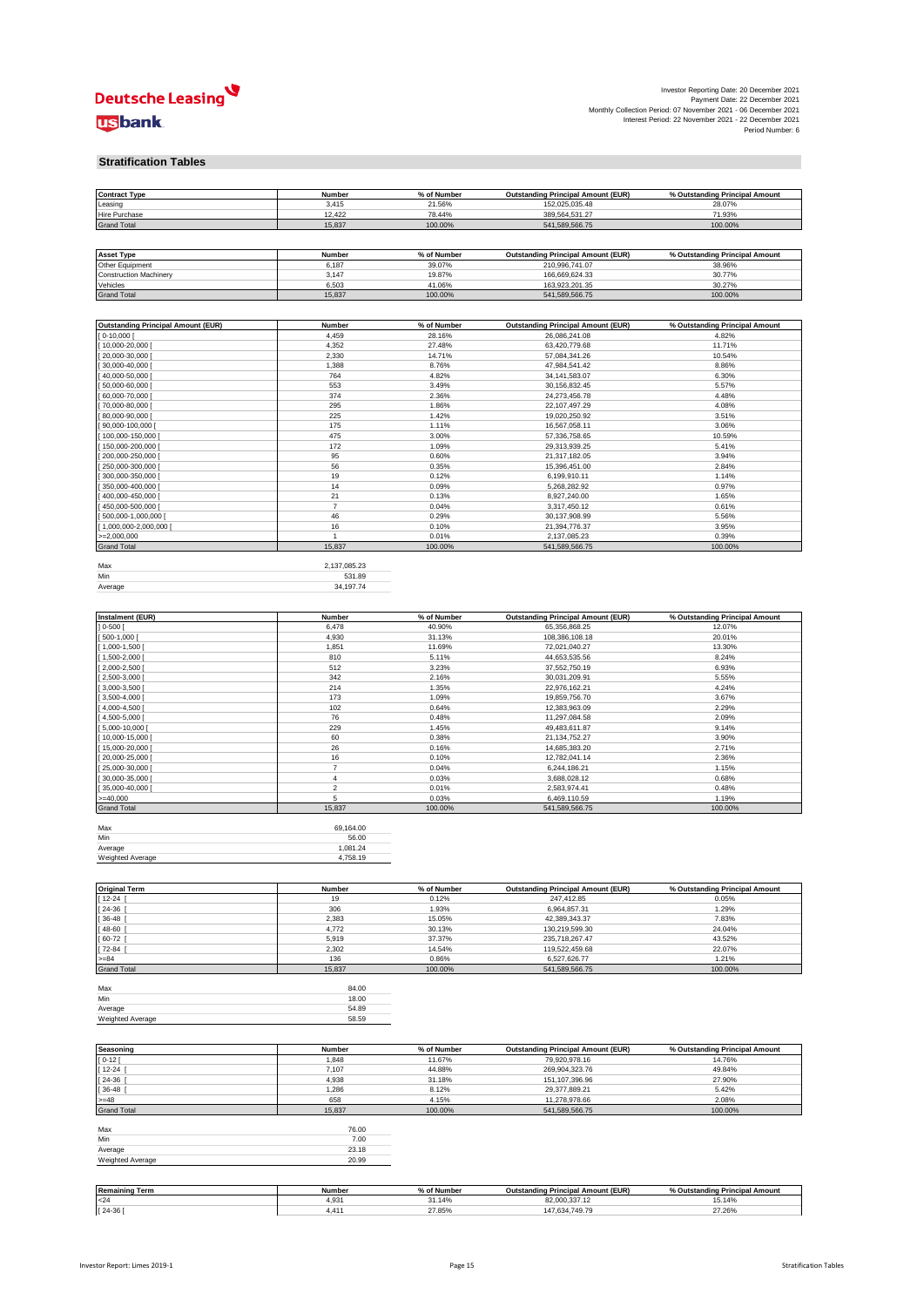| $[36 - 48]$        | 4,289  | 27.08%  | 187, 106, 118.80 | 34.55%  |
|--------------------|--------|---------|------------------|---------|
| $[48 - 60]$        | 1,943  | 12.27%  | 105,543,578.64   | 19.49%  |
| $[60 - 72]$        | 263    | 1.66%   | 19,304,782.40    | 3.56%   |
| <b>Grand Total</b> | 15,837 | 100.00% | 541,589,566.75   | 100.00% |
|                    |        |         |                  |         |
| Max                | 65.00  |         |                  |         |
| Min                | 6.00   |         |                  |         |
| Average            | 31.70  |         |                  |         |
| Weighted Average   | 37.60  |         |                  |         |

| <b>Origination Year</b> | Number | % of Number | <b>Outstanding Principal Amount (EUR)</b> | % Outstanding Principal Amount |
|-------------------------|--------|-------------|-------------------------------------------|--------------------------------|
| 2015                    |        | 0.06%       | 74.255.01                                 | 0.01%                          |
| 2016                    | 137    | 0.87%       | 2.523.579.13                              | 0.47%                          |
| 2017                    | 537    | 3.39%       | 8.888.141.04                              | 1.64%                          |
| 2018                    | 1.293  | 8.16%       | 29.644.772.12                             | 5.47%                          |
| 2019                    | 5.011  | 31.64%      | 153,354,504.64                            | 28.32%                         |
| 2020                    | 7.073  | 44.66%      | 269.130.754.25                            | 49.69%                         |
| 2021                    | 1.777  | 11.22%      | 77.973.560.56                             | 14.40%                         |
| <b>Grand Total</b>      | 15.837 | 100.00%     | 541.589.566.75                            | 100.00%                        |

| <b>Maturity Year</b> | Number | % of Number | <b>Outstanding Principal Amount (EUR)</b> | % Outstanding Principal Amount |
|----------------------|--------|-------------|-------------------------------------------|--------------------------------|
| 2022                 | .569   | 9.91%       | 16.210.656.99                             | 2.99%                          |
| 2023                 | 3.754  | 23.70%      | 76.811.209.43                             | 14.18%                         |
| 2024                 | 4.416  | 27.88%      | 151.429.227.41                            | 27.96%                         |
| 2025                 | 4.195  | 26.49%      | 187.290.931.08                            | 34.58%                         |
| 2026                 | 1.698  | 10.72%      | 95.874.871.90                             | 17.70%                         |
| 2027                 | 205    | 1.29%       | 13.972.669.94                             | 2.58%                          |
| <b>Grand Total</b>   | 15.837 | 100.00%     | 541.589.566.75                            | 100.00%                        |

| Lessees (Top 20)   | Number         | % of Number | <b>Outstanding Principal Amount (EUR)</b> | % Outstanding Principal Amount |
|--------------------|----------------|-------------|-------------------------------------------|--------------------------------|
|                    | 9              | 0.06%       | 2,238,795.21                              | 0.41%                          |
|                    | $\overline{2}$ | 0.01%       | 2,194,020.60                              | 0.41%                          |
| 3                  |                | 0.01%       | 2,137,085.23                              | 0.39%                          |
|                    | $\overline{2}$ | 0.01%       | 2,076,124.24                              | 0.38%                          |
| 5                  | 11             | 0.07%       | 2,048,571.00                              | 0.38%                          |
|                    |                | 0.04%       | 2,025,733.90                              | 0.37%                          |
|                    |                | 0.03%       | 1,660,164.01                              | 0.31%                          |
| 8                  |                | 0.01%       | 1,656,847.91                              | 0.31%                          |
| 9                  | 8              | 0.05%       | 1,642,583.67                              | 0.30%                          |
| 10                 | 8              | 0.05%       | 1,557,338.46                              | 0.29%                          |
| 11                 | $\overline{2}$ | 0.01%       | 1,522,924.34                              | 0.28%                          |
| 12                 | $\overline{2}$ | 0.01%       | 1,474,068.28                              | 0.27%                          |
| 13                 |                | 0.01%       | 1,467,795.14                              | 0.27%                          |
| 14                 | 4              | 0.03%       | 1,409,578.26                              | 0.26%                          |
| 15                 |                | 0.01%       | 1,393,472.21                              | 0.26%                          |
| 16                 |                | 0.03%       | 1,352,476.39                              | 0.25%                          |
| 17                 |                | 0.01%       | 1,336,026.34                              | 0.25%                          |
| 18                 | 9              | 0.06%       | 1,328,446.18                              | 0.25%                          |
| 19                 |                | 0.01%       | 1,298,104.29                              | 0.24%                          |
| 20                 | $\overline{2}$ | 0.01%       | 1,271,111.86                              | 0.23%                          |
| <b>Grand Total</b> | 15,837         | 100.00%     | 541,589,566.75                            | 100.00%                        |

| Lessee Groups (Top 20) | Number         | % of Number | <b>Outstanding Principal Amount (EUR)</b> | % Outstanding Principal Amount |
|------------------------|----------------|-------------|-------------------------------------------|--------------------------------|
|                        | 13             | 0.08%       | 4,368,733.57                              | 0.81%                          |
|                        | 41             | 0.26%       | 3,637,598.24                              | 0.67%                          |
| з                      | 22             | 0.14%       | 2,637,043.50                              | 0.49%                          |
|                        | 9              | 0.06%       | 2,204,432.80                              | 0.41%                          |
| 5                      | $\overline{2}$ | 0.01%       | 2,194,020.60                              | 0.41%                          |
| n                      |                | 0.01%       | 2,137,085.23                              | 0.39%                          |
|                        | $\overline{2}$ | 0.01%       | 2,076,124.24                              | 0.38%                          |
| 8                      | 11             | 0.07%       | 2,048,571.00                              | 0.38%                          |
| 9                      | 15             | 0.09%       | 2,015,688.75                              | 0.37%                          |
| 10                     | 20             | 0.13%       | 1,863,467.06                              | 0.34%                          |
| 11                     | 9              | 0.06%       | 1,758,560.80                              | 0.32%                          |
| 12                     | 6              | 0.04%       | 1,665,403.32                              | 0.31%                          |
| 13                     |                | 0.01%       | 1,656,847.91                              | 0.31%                          |
| 14                     | $\overline{2}$ | 0.01%       | 1,604,672.23                              | 0.30%                          |
| 15                     | 8              | 0.05%       | 1,557,338.46                              | 0.29%                          |
| 16                     | $\overline{2}$ | 0.01%       | 1,522,924.34                              | 0.28%                          |
| 17                     | $\overline{2}$ | 0.01%       | 1,474,068.28                              | 0.27%                          |
| 18                     |                | 0.01%       | 1,467,795.14                              | 0.27%                          |
| 19                     | 9              | 0.06%       | 1,423,008.08                              | 0.26%                          |
| 20                     |                | 0.03%       | 1,409,578.26                              | 0.26%                          |
| <b>Grand Total</b>     | 15,837         | 100.00%     | 541,589,566.75                            | 100.00%                        |

| <b>Payment Method</b>    | Number | % of Number | <b>Outstanding Principal Amount (EUR)</b> | % Outstanding Principal Amount |
|--------------------------|--------|-------------|-------------------------------------------|--------------------------------|
| <b>Direct Debit</b>      | 15.837 | 100.00%     | 541.589.566.75                            | 100.00%                        |
| <b>Bank Transfer</b>     |        | $0.00\%$    | 0.00                                      | 0.00%                          |
| <b>Grand Total</b>       | 15.837 | 100.00%     | 541.589.566.75                            | 100.00%                        |
|                          |        |             |                                           |                                |
|                          |        |             |                                           |                                |
| <b>Payment Frequency</b> | Number | % of Number | <b>Outstanding Principal Amount (EUR)</b> | % Outstanding Principal Amount |
| Monthly                  | 15.837 | 100.00%     | 541.589.566.75                            | 100.00%                        |
| <b>Grand Total</b>       | 15,837 | 100.00%     | 541.589.566.75                            | 100.00%                        |
|                          |        |             |                                           |                                |
| <b>Payment Day</b>       | Number | % of Number | <b>Outstanding Principal Amount (EUR)</b> | % Outstanding Principal Amount |

|                      | 15.806 | 99.80%      | 538.767.807.26                            | 99.48%                         |
|----------------------|--------|-------------|-------------------------------------------|--------------------------------|
| 15                   | 24     | 0.20%       | 2.821.759.49                              | 0.52%                          |
| <b>Grand Total</b>   | 15,837 | 100.00%     | 541.589.566.75                            | 100.00%                        |
|                      |        |             |                                           |                                |
|                      |        |             |                                           |                                |
|                      |        |             |                                           |                                |
| <b>Discount Rate</b> | Number | % of Number | <b>Outstanding Principal Amount (EUR)</b> | % Outstanding Principal Amount |
| 4.0%                 | 15.837 | 100.00%     | 541.589.566.75                            | 100.00%                        |

| <b>NACE</b>                                   | <b>Number</b> | % of Number | <b>Outstanding Principal Amount (EUR)</b> | % Outstanding Principal Amount |
|-----------------------------------------------|---------------|-------------|-------------------------------------------|--------------------------------|
| A - Agriculture, Forestry and Fishing         | 648           | 4.09%       | 20.946.083.17                             | 3.87%                          |
| B - Mining and Quarrying                      | 82            | 0.52%       | 7.338.559.09                              | 1.36%                          |
| C - Manufacturing                             | 2.123         | 13.41%      | 94,417,986.61                             | 17.43%                         |
| D - Electricity, Gas, Steam and Air Condition | 57            | 0.36%       | 3.459.776.32                              | 0.64%                          |
| E - Water Supply; Sewerage, Waste Managmnt, R | 304           | 1.92%       | 21.217.435.94                             | 3.92%                          |
| F - Construction                              | 3.356         | 21.19%      | 105.084.867.34                            | 19.40%                         |
| G - Wholesale, Retail Trade, Repair of Motor  | 2.397         | 15.14%      | 69.389.045.24                             | 12.81%                         |
| H - Transportation and Storage                | 1.527         | 9.64%       | 59.166.462.12                             | 10.92%                         |
| - Accommodation and Food Service Activiti     | 463           | 2.92%       | 8.323.554.72                              | 1.54%                          |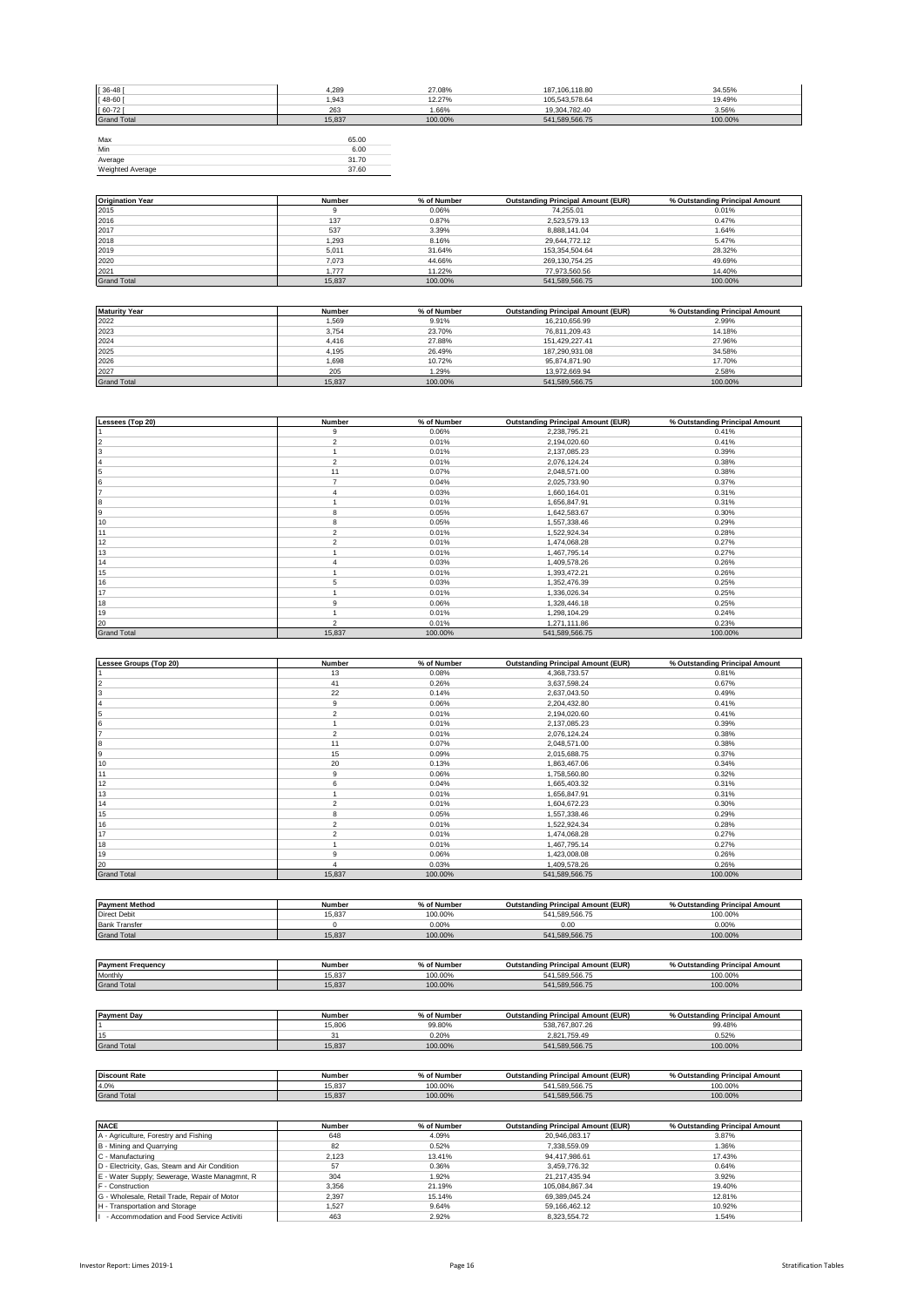| J - Information and Communication             | 159    | 1.00%   | 4.886.629.96   | 0.90%   |
|-----------------------------------------------|--------|---------|----------------|---------|
| K - Financial and Insurance Activities        | 135    | 0.85%   | 5.313.617.23   | 0.98%   |
| L - Real Estate Activities                    | 346    | 2.18%   | 13.857.207.16  | 2.56%   |
| M - Professional, Scientific and Technical Ac | 856    | 5.41%   | 24.291.628.65  | 4.49%   |
| N - Administrative and Support Service Activi | 2.002  | 12.64%  | 71.227.986.72  | 13.15%  |
| O - Public Adm. and Defence; Compulsory Socia | 42     | 0.27%   | 1.437.569.11   | 0.27%   |
| P - Education                                 | 106    | 0.67%   | 1.587.521.92   | 0.29%   |
| Q - Human Health and Social Work Activities   | 607    | 3.83%   | 14.710.135.54  | 2.72%   |
| R - Arts. Entertainment and Recreation        | 219    | 1.38%   | 5.194.797.15   | 0.96%   |
| S - Other Service Activities                  | 392    | 2.48%   | 9.510.713.32   | 1.76%   |
| T - Act. of Households as Employers; Undiff.  |        | 0.02%   | 12.994.24      | 0.00%   |
| U - Activities of Extraterritorial Organisati | 13     | 0.08%   | 214.995.20     | 0.04%   |
| <b>Grand Total</b>                            | 15.837 | 100.00% | 541.589.566.75 | 100.00% |

| <b>Federal State</b> | Number | % of Number | <b>Outstanding Principal Amount (EUR)</b> | % Outstanding Principal Amount |
|----------------------|--------|-------------|-------------------------------------------|--------------------------------|
| Baden-Württemberg    | 1.847  | 11.66%      | 62,467,772.19                             | 11.53%                         |
| Bayern               | 2.427  | 15.32%      | 85,875,502.74                             | 15.86%                         |
| Berlin               | 221    | 1.40%       | 13,591,013.53                             | 2.51%                          |
| Brandenburg          | 514    | 3.25%       | 17,863,208,46                             | 3.30%                          |
| Bremen               | 73     | 0.46%       | 2.796.873.65                              | 0.52%                          |
| Hamburg              | 389    | 2.46%       | 14.554.605.14                             | 2.69%                          |
| Hessen               | 1,541  | 9.73%       | 51.223.440.43                             | 9.46%                          |
| Mecklenburg-Vorpomm. | 465    | 2.94%       | 18,432,255.80                             | 3.40%                          |
| Niedersachsen        | 1.688  | 10.66%      | 53,620,796.84                             | 9.90%                          |
| Nordrhein-Westfalen  | 3.052  | 19.27%      | 98,679,403.30                             | 18.22%                         |
| Rheinland-Pfalz      | 821    | 5.18%       | 30,532,553.54                             | 5.64%                          |
| Saarland             | 186    | 1.17%       | 6,582,211.46                              | 1.22%                          |
| Sachsen              | 666    | 4.21%       | 21,060,062.68                             | 3.89%                          |
| Sachsen-Anhalt       | 451    | 2.85%       | 20,341,012.88                             | 3.76%                          |
| Schleswig-Holstein   | 915    | 5.78%       | 24,654,679.22                             | 4.55%                          |
| Thüringen            | 581    | 3.67%       | 19,314,174.89                             | 3.57%                          |
| <b>Grand Total</b>   | 15,837 | 100.00%     | 541,589,566.75                            | 100.00%                        |